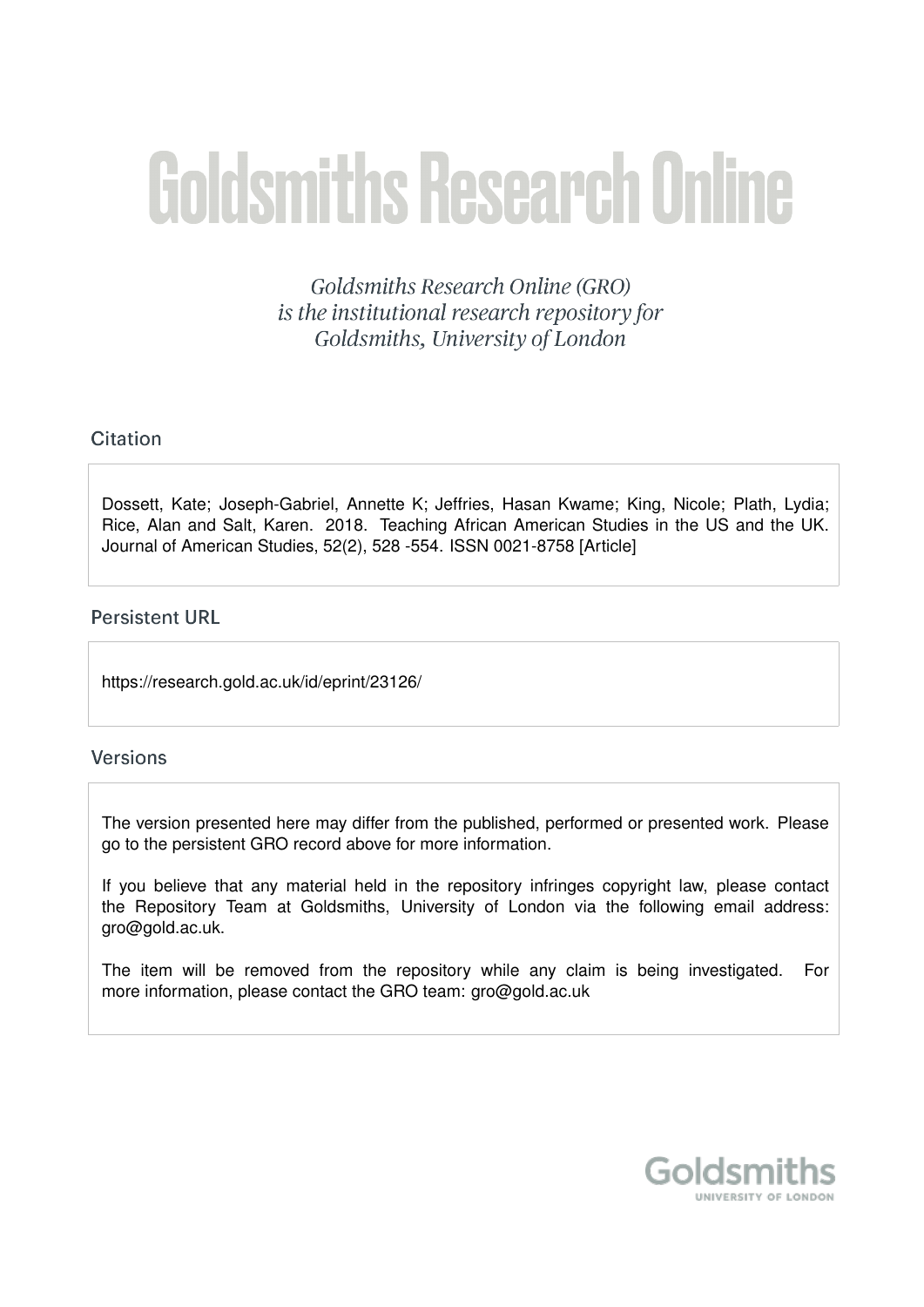#### **Exchange**

#### **Teaching African American Studies in the US and the UK**

# **Kate Dossett, Annette Joseph-Gabriel, Hasan Kwame Jeffries, Nicole King, Lydia Plath, Alan Rice, Karen Salt<sup>1</sup>**

This is the first in what the Associate Editors hope will become a series of transatlantic exchanges about American Studies pedagogy. Conducted in the four months between January and April 2017, the discussion encompasses the political significance of African American Studies, the role of identity in the shaping of curricula and student responses to those curricula, and the challenges encountered by teachers at a variety of career stages and in a range of educational and geographic locations.

Sinéad Moynihan and Nick Witham, Associate Editors

QUESTION 1: We are conducting this roundtable just as the first African American president has left office. How can African American Studies help students to understand the contemporary political climate?

<sup>&</sup>lt;sup>1</sup> Kate Dossett: Department of History, University of Leeds. Email: [k.m.dossett@leeds.ac.uk.](mailto:k.m.dossett@leeds.ac.uk) Annette Joseph-Gabriel, Department of Romance Languages and Literatures, University of Michigan. Email: [ajosephg@umich.edu.](mailto:ajosephg@umich.edu) Hasan Kwame Jeffries: Department of History, Ohio State University. Email[: Jeffries.57@osu.edu.](mailto:Jeffries.57@osu.edu) Nicole King, Department of English and Comparative Literature, Goldsmiths, University of London. Email[: XXXX.](mailto:n.king2@reading.ac.uk) Lydia Plath: Department of History, University of Warwick. Email: *L.J.Plath@warwick.ac.uk.* Alan Rice: School of Humanities and Social Sciences, University of Central Lancashire. Email: [arice@uclan.ac.uk.](mailto:arice@uclan.ac.uk) Karen Salt: Department of American and Canadian Studies, University of Nottingham. Email: Karen.salt@nottingham.ac.uk.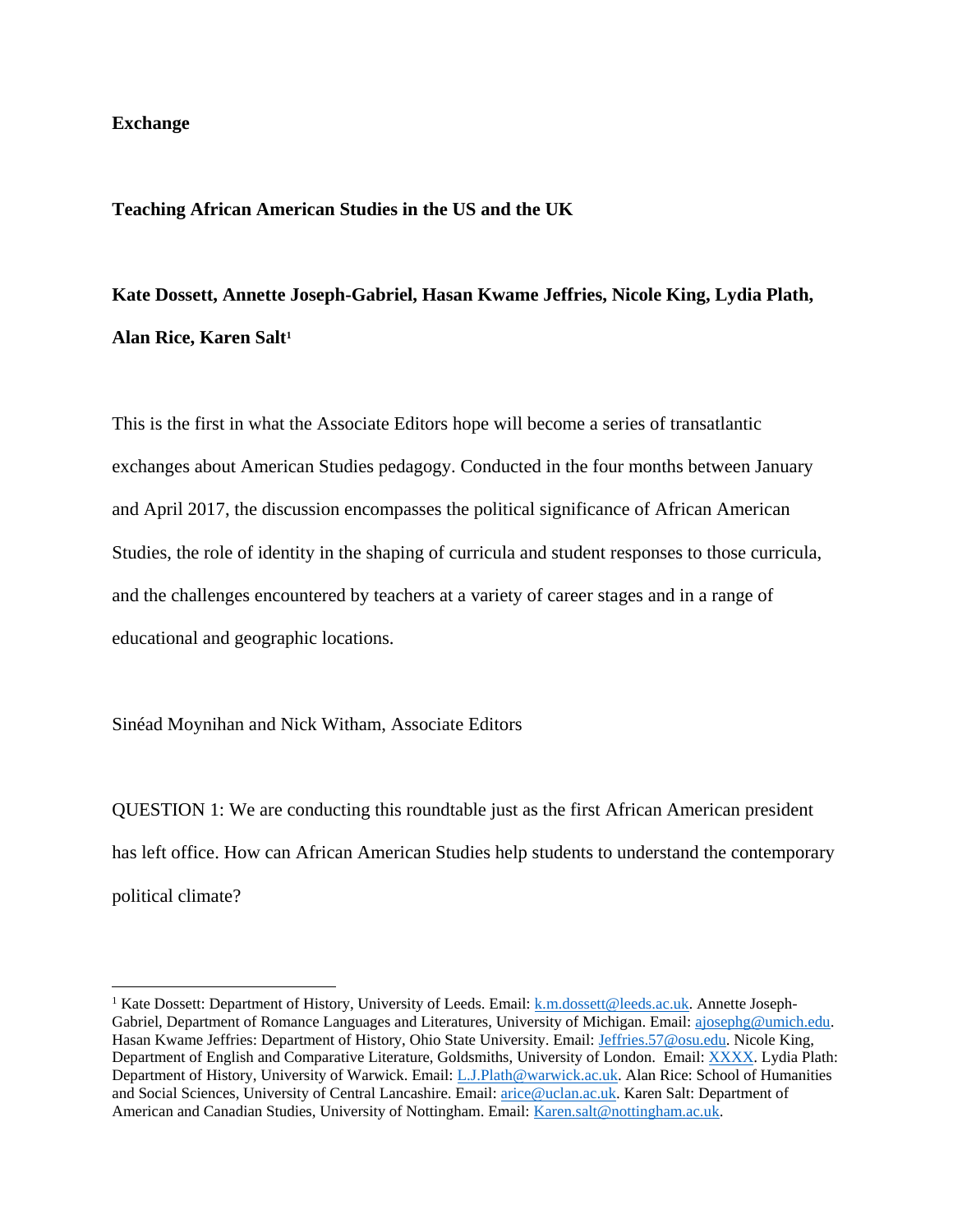Lydia Plath: This is a particularly timely question for me personally because I started teaching in 2007-08, when Barack Obama was running for the presidency, and have just moved jobs, so am currently thinking about new modules and how to contextualise the present climate for my students. In that sense, Obama's presidency and his legacy have been central to framing my teaching of African American history. I'm struck that in 2008-09, we spent so much time discussing the notion of a "post-racial" America - it was what students wanted to talk about; it was the subject of lots of their essays; it was an obvious way to conclude modules on African American history. Obama provided clear evidence of progress for African Americans: even if the US wasn't quite "post-racial", my students often concluded, it had come a long way in terms of race relations. Of course, we knew at the time that the notion was somewhat naive, but in the wake of the first week of the Trump presidency it just seems ridiculous.

I think that one way that African American Studies can help our students (and us!) understand the contemporary political climate is through its recent emphasis on Kimberlé Crenshaw's notion of "intersectionality".<sup>2</sup> Understanding what has happened in recent months requires us to consider race, class, gender, and sexuality as connected - Trump is not just a populist, he is also a misogynist who was elected on a platform of racism and the rejection of LGBT rights. Movements for civil rights have also placed intersectionality at the forefront - Black Lives Matter being founded by queer women, for example. There are lots of people out there trying to explain how Trump got elected - but I think this is where those of us who research and teach African American Studies can add a valuable perspective. For one example, see the

<sup>&</sup>lt;sup>2</sup> See Kimberlé Crenshaw, "Mapping the Margins: Intersectionality, Identity Politics and Violence Against Women of Color" in *Stanford Law Review* 43:6 (July 1991) pp. 1241-1299.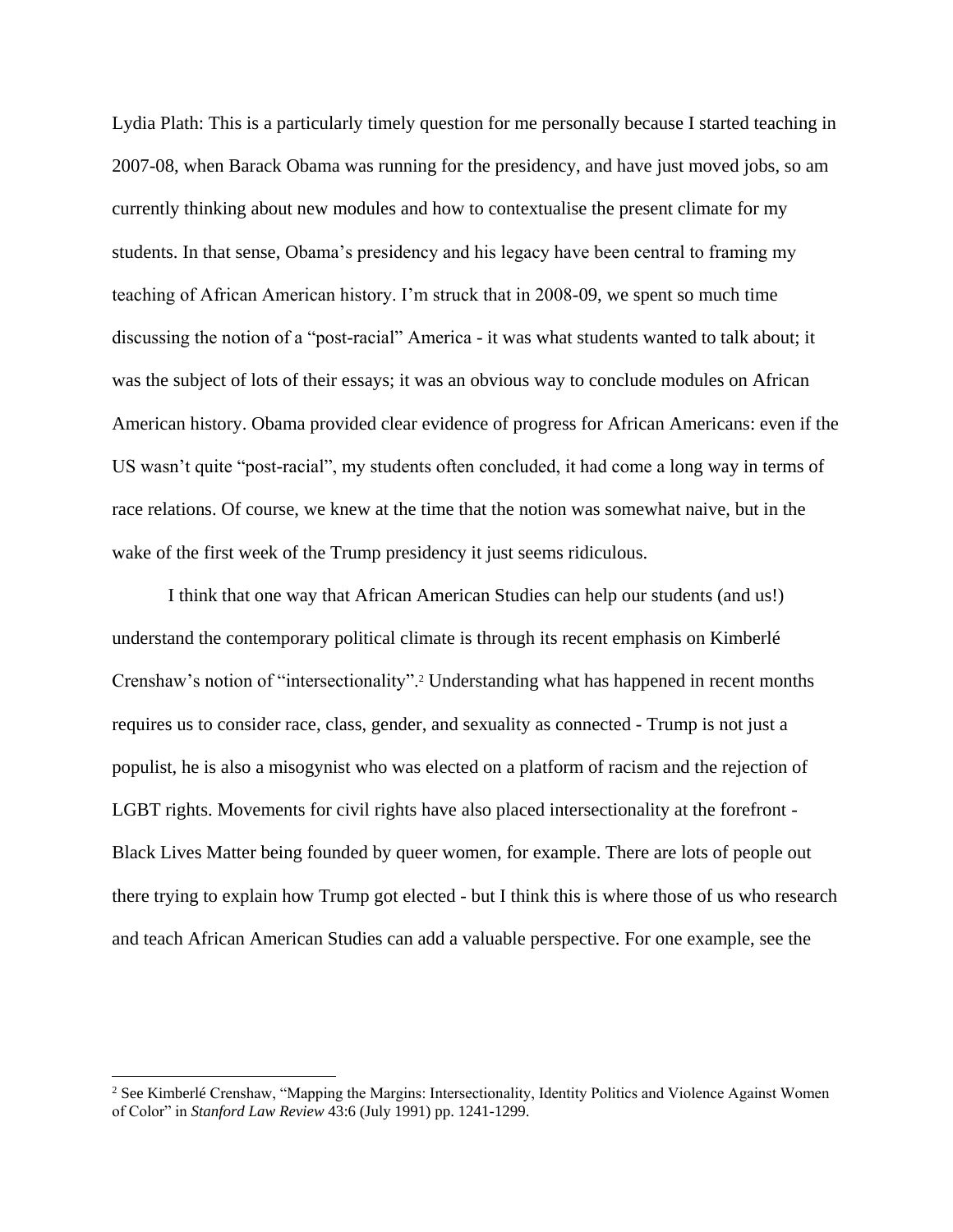controversial Trump Syllabus and response from the African American Intellectual History Society (Trump Syllabus 2.0).<sup>3</sup>

Kate Dossett: Understanding African American lives, past and present has never been only about understanding white supremacy, violence and injustice. The historical recovery work and ongoing struggle for African Americans to be understood as heroes of their own lives remains a constant theme in African American history, culture and politics. Now more than ever it seems important to find ways to help students understand that the election of Donald Trump is neither a start nor an end point, but part of a wider and longer trajectory which stretches deep into the American past. This trajectory is profoundly shaped by African Americans.

While political scientists try to theorize what it is that mobilizes the working class (read white working class Americans) to vote against their own economic interests and to engage with the supposedly new "post-truth" politics, historians of African America have long wrestled with the fictions spun and ignorances wilfully maintained in order to subjugate communities of colour. The anger and racial violence that the election, re-election and continuing popularity of the first black American President provoked and continues to inspire reminds us of the close ties between white racial violence and black achievement. There are many studies and historical examples we might draw on to help students understand this. One is Koritha Mitchell's book *Living with Lynching* (2012). Mitchell considers lynching dramas written by middle class black women in the early decades of the twentieth century. These dramas avoid lynching scenes, focusing instead on the loving, aspirational and, that loaded term, 'respectable' black family life from which black lynch victims were torn. In these dramas we see a vision of black life that

<sup>3</sup> N. D. B. Connolly and Keisha Blain, "An Introduction to Trump Syllabus 2.0" in *Black Perspectives* (28 June 2016) located at[: http://www.aaihs.org/an-introduction-to-trump-syllabus-2-0/](http://www.aaihs.org/an-introduction-to-trump-syllabus-2-0/) (accessed 7 May 2017).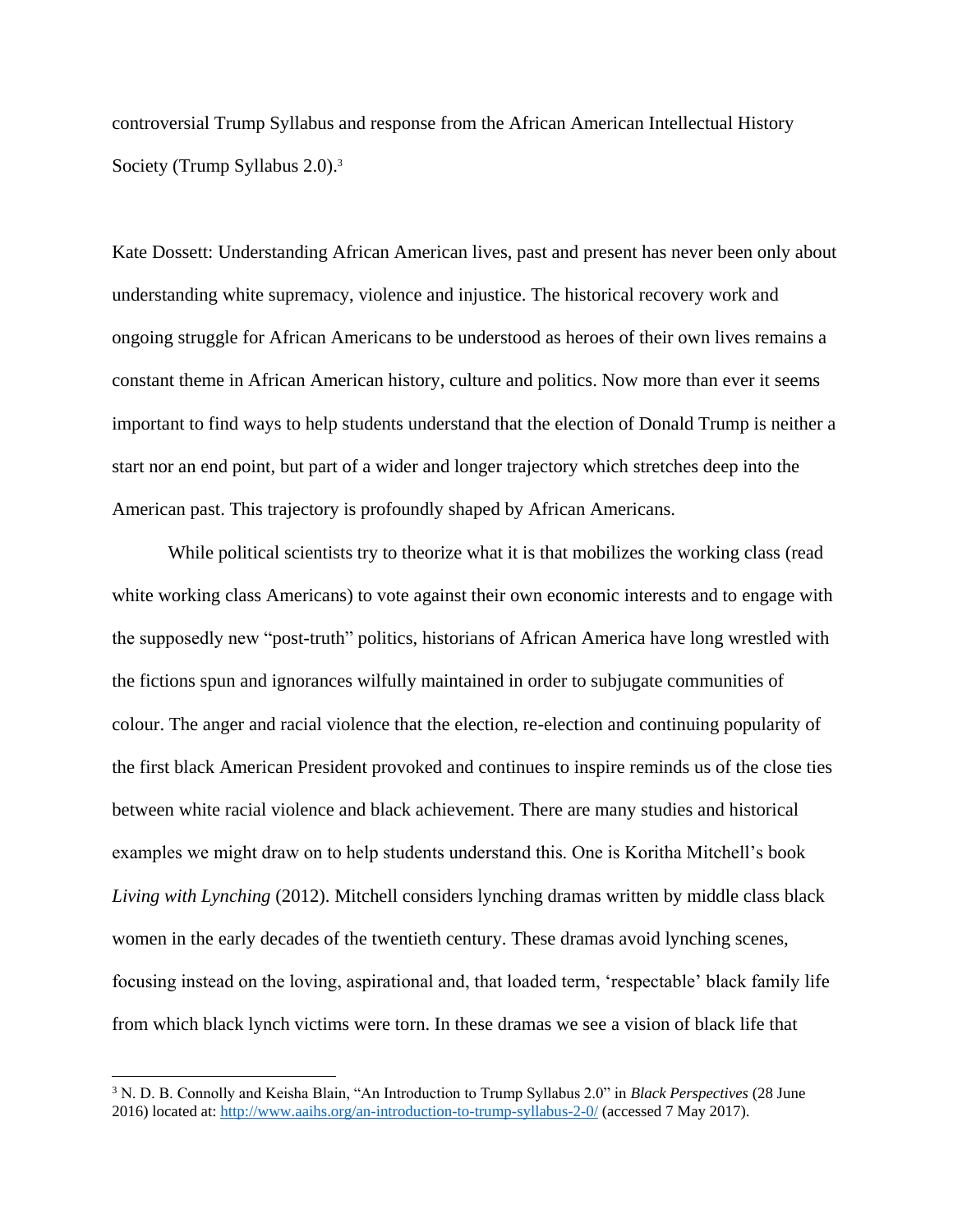denied the logic of white supremacist thought. Rather than viewing these dramas as a response to lynching, we should understand them as historical artefacts which remind their readers and audiences of what it was that provoked the white lynch mob.<sup>4</sup> Similarly the dignity, humour, and achievement of the Obamas, and their confident embrace of black artists, intellectuals and community leaders was clearly viewed by some Americans as too great a challenge to "American" traditions of racial supremacy. As we grapple with the whitest White House in over a decade, African American Studies can helps remind students that black lives have always been much more than a response to white power.

Hasan Kwame Jeffries: Scholars who study the African American experience are well positioned to help students make sense of the end of the Obama era and the politically tumultuous beginning of the Trump era. As Kate points out, Kimberlé Crenshaw's notion of "intersectionality" is a particularly useful framework for deciphering the multiple factors that motivated Trump voters. But not all of these factors operated with equal strength. Race/racism was especially forceful. Obama's race fueled white resistance to his presidency, and Trump appealed specifically and explicitly to white supremacist oppositional sentiment early – as a vociferous advocate of Birtherism – and often. And in the first weeks of his administration, he has continued to do so. Trump's election, therefore, was very much the "whitelash" that political commentator Van Jones described on election night – whites responding politically to changes real and perceived, substantive and symbolic, that were embodied by Obama's presidency. The history of Africans in America tells us, though, that a response of this sort was likely to occur. Periods of racial progress (and having an African American in the White House as a tenant rather than a servant is

<sup>4</sup> Koritha Mitchell, *Living with Lynching: African American Lynching Plays, Performance and Citizenship, 1890- 1930* (Urbana-Champaign: University of Illinois Press, 2011).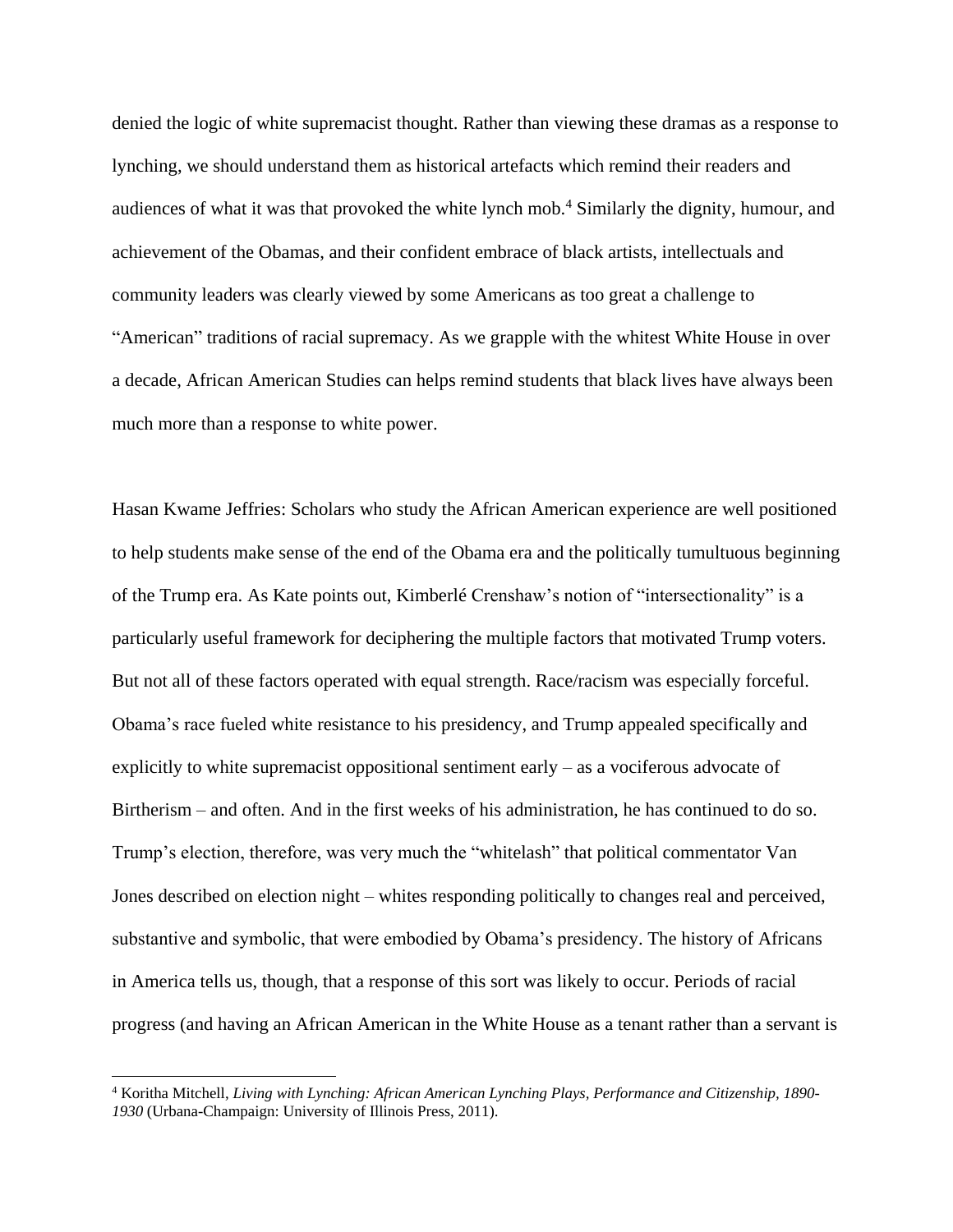definitely progress) have always given rise to movements that aimed to preserve the racial status quo or even to turn back the clock to a time before the perceived progress – to "Make America Great *Again*." Whites responded in a similar vein to Emancipation, to the passage of the Reconstruction Amendments, to the school desegregation ruling in *Brown*, to the passage of the 1964 Civil Rights and 1965 Voting Rights Acts, and to affirmative action decrees. By making clear that the path of racial progress in America has never been an uninterrupted forward march, but rather one with abrupt breaks and significant rollbacks, African American Studies makes clear to students underlying currents that swept Trump into the presidency.

Alan Rice: These copious answers give us an excellent flavour of the multiplex importance of the Obama Presidency. I want to give a short answer informed by the teaching of African American Studies abroad, or as I would prefer to nuance it, teaching Black Atlantic Studies in Europe and specifically in Britain. It seemed to me in those optimistic days of 2008 that it was important to give students a sense of the long view, that is of how Obama's Presidency stood on the backs of the slave labourers who had built his White House and that his domestic achievement should be a beacon for progressive black movements elsewhere in the world and in the future. In that sense, I now could teach Frederick Douglass and his powerful rhetoric and show its importance as part of a historical struggle that could end one day with a Black President, using a similar rhetorical power. Obama's presence as president also suddenly catapaulted my ghettoized field to centre-stage so that I was invited to speak on local radio about the importance of this moment. I and other scholars here in the UK seized the time to insert our specific knowledge of the long history of struggle, that predated the Civil Rights Movement which many of the news commentators wanted to restrict the discussion to. For me in particular it was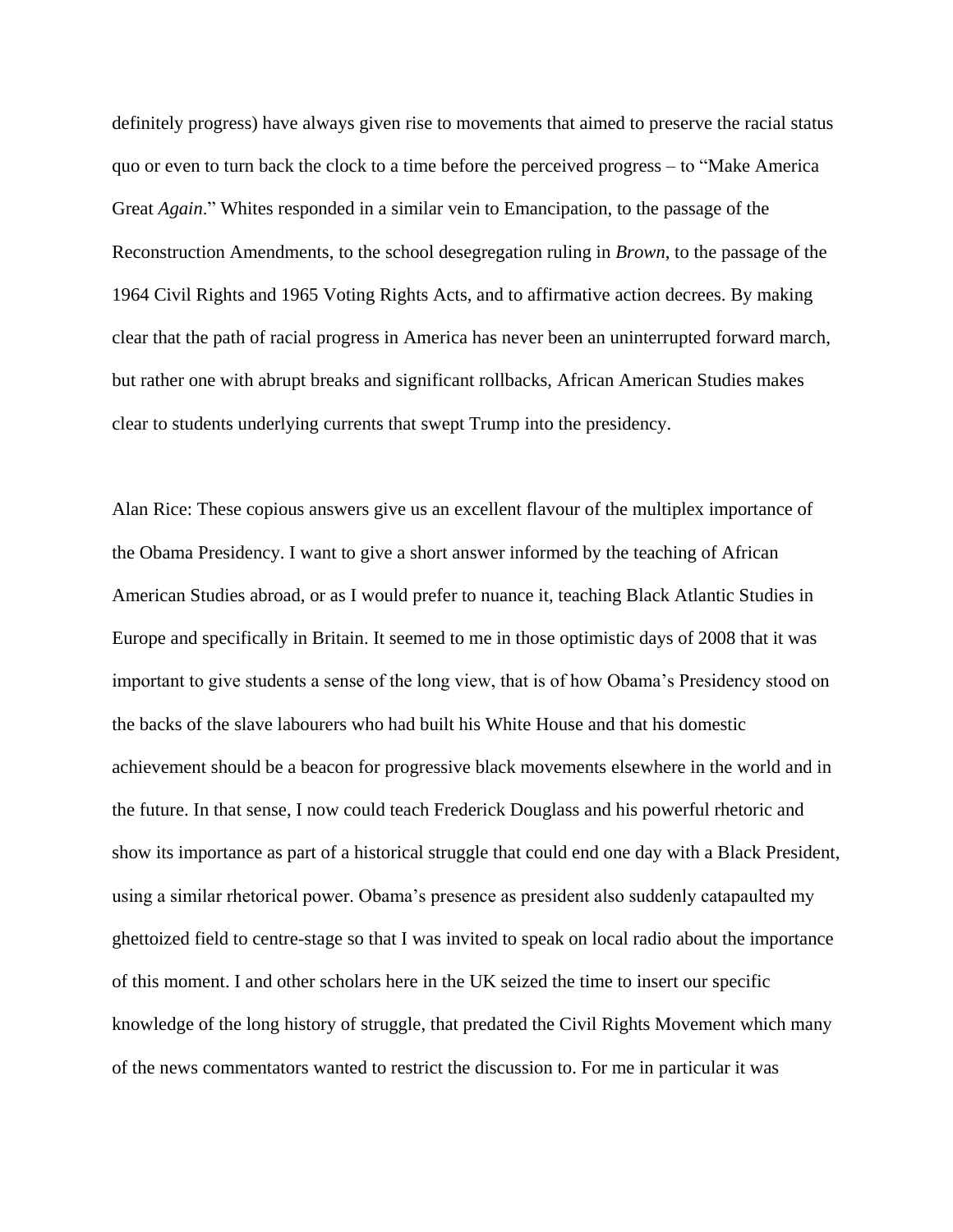important to talk about Black British History and its continual interrelation with the Americas, to insert discussions of the Transatlantic Slave Trade and the Abolitionist movement and the shining rhetoric of freedom that took place on both sides of the Atlantic in the period from the 1840s to the 1860s as much as in the following century. Furthermore, Obama's own biography with its resonances to British imperial atrocities in Kenya, allowed us a platform to talk about the links between British and American imperial follies. I realise my answer seems to avoid talking about the contemporary and African American Studies, but I feel that students need the long historical lens first before they can even begin to understand the frenzied future. As Trump reinstates in pride of place in the White House, the bust of that arch imperialist and apologist, Winston Churchill, to the orchestrated cheering of the tabloid press in Britain, we need more than ever to teach our students the importance of symbols and their Transatlantic resonances then and now. Back to the Future indeed.

Annette Joseph-Gabriel: Teaching African American Studies has taken on a sense of increased urgency since the presidential election. This sense of urgency is not because the whitewashed U.S history and nationalism that have been core components of the current administration's discourse are necessarily new. It arises instead from some of our students' questions, fears and uncertainties as they engage in politics as voters and community activists, many of them for the first time. I absolutely agree with Kate's analysis of the importance of a historically-grounded pedagogy, one that emphasizes African American agency in our present era of erasure and socalled alternative facts. As a literary scholar, my teaching also engages in this work of recovery, but with an emphasis on the use of language to create meaning. Slave narratives, for example, are at once historical archives and literary texts that attest to the long-standing contributions of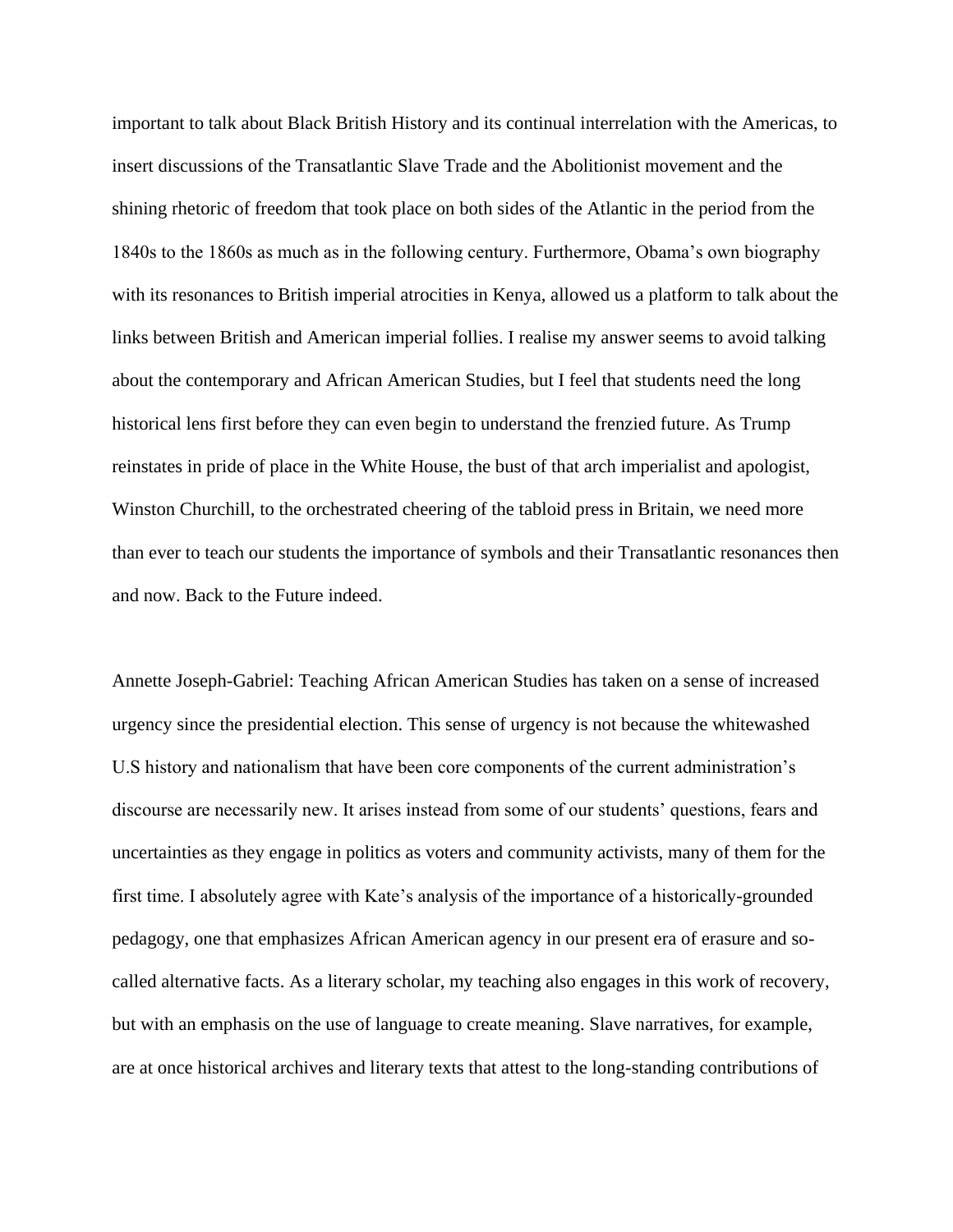people of African descent to the literary and intellectual history of the United States. Novels by Toni Morrison and Zora Neale Hurston allow us to center the voices and experiences of Black women whose articulations of community, citizenship, and belonging continue to resonate in contemporary debates about the implications of the oft-quoted statistic that 94 percent of Black women voted for Hillary Clinton. Moreover, teaching African American literature in a French department as I do, rather than in an African American Studies department, demands that I situate African American writers in a broader geography as interlocutors in a diasporic and even global conversation. Even as works such as Eslanda Robeson's chronicles of her travels through Central Africa in 1946, and James Baldwin's essays about navigating race in Paris, contribute to the discourse on Black internationalism, they also reveal much about the history of racism in the United States and the lens through which these writers view and decode their international experiences. Ultimately, these narratives allow us to transmit to our students the linguistic and conceptual tools they need to make sense of the longue durée of racism in the United States, as well as of anti-racist and anti-imperial movements such as Black Lives Matter, experiences and movements which have found echoes beyond the borders of the United States.

Karen Salt: Right after the referendum about the status of the UK's continued place within the EU, the UK experienced a sharp rise in race-based hate crimes. That rise precipitated immense reflections, internally, about the role of race within contemporary society. The UK Prime Minister responded to these actions by calling for a race disparity audit.<sup>5</sup> A few months after this call by Theresa May, the US electorate voted in a candidate that vociferously rejected the post-

 $\overline{a}$ 

<sup>&</sup>lt;sup>5</sup> "Prime Minister Orders Government Audit to Tackle Racial Disparities in Public Service Outcomes" (27 August 2016) available at: [https://www.gov.uk/government/news/prime-minister-orders-government-audit-to-tackle-racial](https://www.gov.uk/government/news/prime-minister-orders-government-audit-to-tackle-racial-disparities-in-public-service-outcomes)[disparities-in-public-service-outcomes](https://www.gov.uk/government/news/prime-minister-orders-government-audit-to-tackle-racial-disparities-in-public-service-outcomes) (accessed 6 May 2017).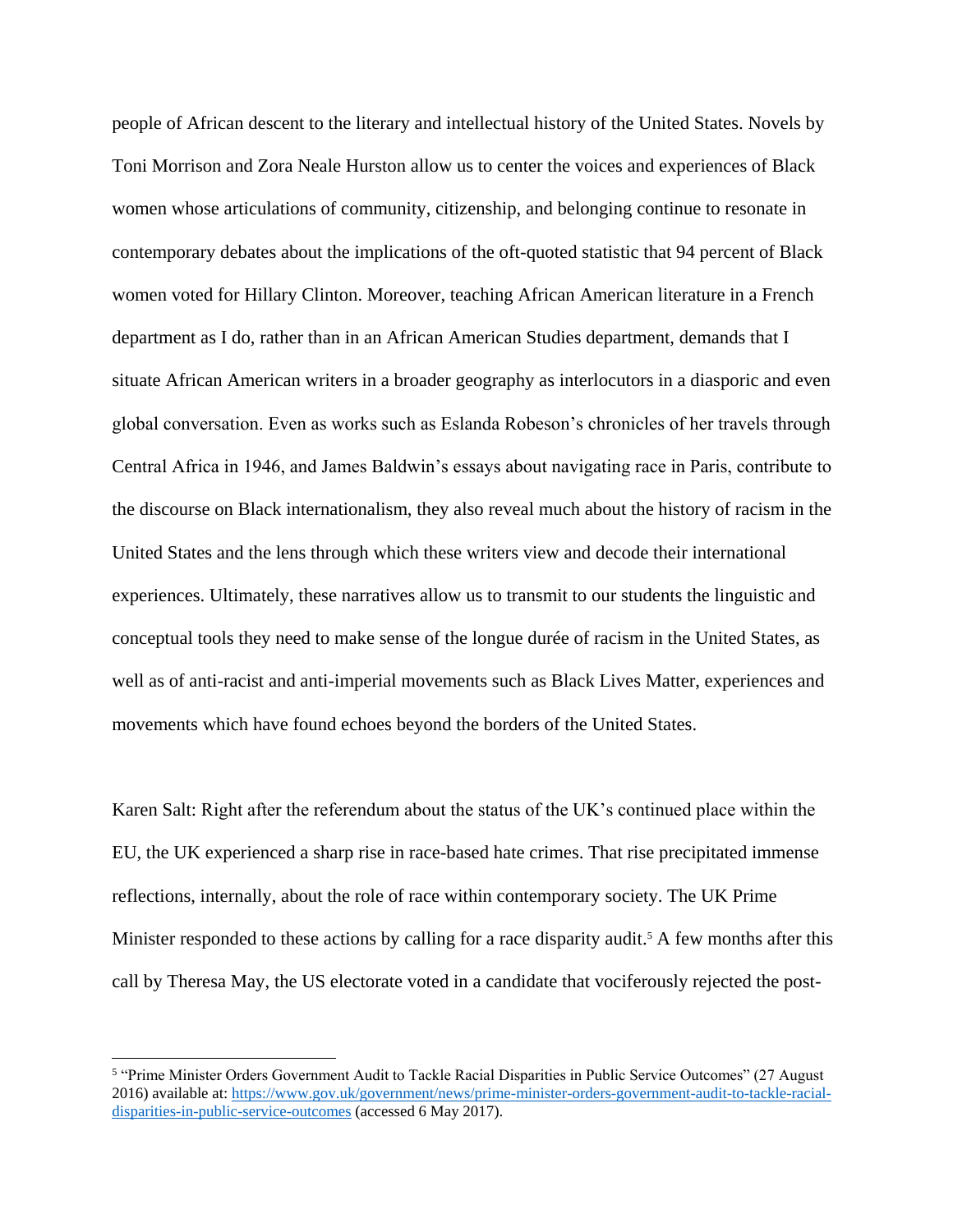racial fantasies that some identified with Obama's initial election. For many of my students (and I speak as a UK-based scholar), they looked at the political events of 2016 with horror and a huge dose of apprehension. With an election upcoming in France that may additionally shake the foundations of equality within an already fragile European environment, the contemporary political climate – from the US to Burundi – appears as one less hopeful than haunted.

In these shaky moments, I take comfort from the political and cultural agitation that has taken place throughout history as black bodies--of various types--have questioned, theorised, rebelled and refused. In learning about this history and the politics of such a wide arc of people, our students are exposed to the many performances of power that have guided past actors and given others a future. How can the study of these flashpoints and lived theories help today's students? I hope that it gives them a series of maps to position their journeys within a wider and more fluid map of humanity. I also hope that it gives them – in some small way – the tools and the courage to face tomorrow. In many ways, we have been here before. What we need, all of us, is assurance that we have seeded the ground with histories and knowledges that will live on far beyond this moment.

Nicole King: These are great comments, everyone, and the intersections and cross-overs in our comments are inspiring. Teaching African American Studies in the UK as it looks goggle-eyed across the waters at the US, in the infancy of Trump's presidency, is nothing if not a fascinating experience. My thoughts particularly intersect with those of Kate and Alan because my teaching of African American literature encourages, indeed requires, students to attend to historical contexts. My students have expressed to me that because of the extreme and extraordinary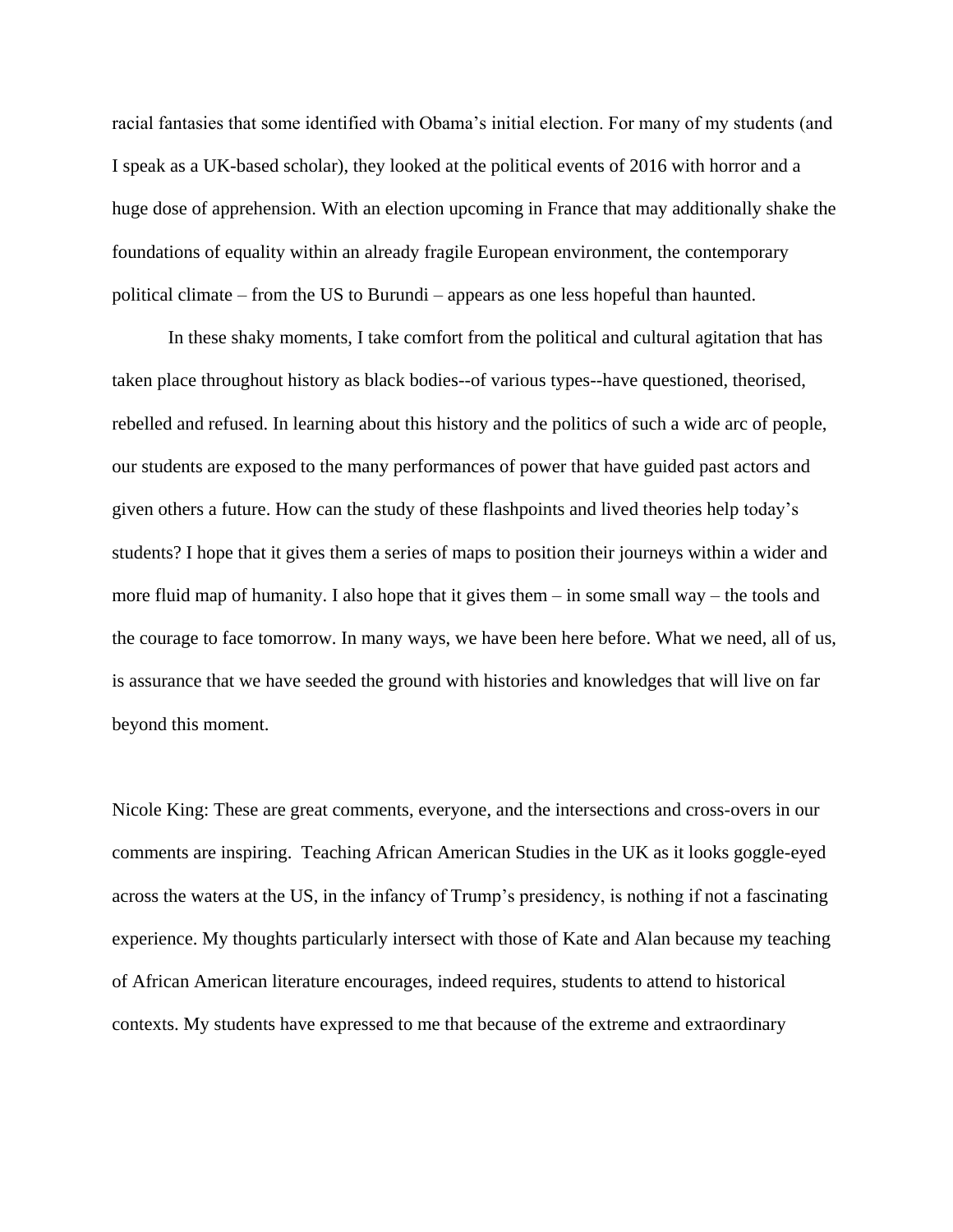differences between the  $44<sup>th</sup>$  and  $45<sup>th</sup>$  U.S. presidents, they feel their studies have taken on an immediacy and a relevance which they had not expected.

Some of the authors we are reading, like Richard Wright, Ralph Ellison, and Toni Morrison, write the specific history of Jim Crow, desegregation and voting rights into their stories. This has enabled my students to make sense of the news that is popping up on their Twitter and Instagram feeds, in newspaper articles and on television news broadcasts regarding Donald Trump's policy plans and federal nominees. A good example was the strenuous objection by Elizabeth Warren of Trump's nominee for Attorney General, Jeff Sessions. Warren's silencing in the Senate, the actual text of Coretta Scott King's 1986 letter that Warren was prevented from reading, and the ongoing history of Civil Rights struggle these texts and events evoked, collectively and individually touched on issues that my students and I are grappling with in class. Such issues include feminism and the ability and right to speak, racial identity and national belonging, racial terror and psychic violence, racial antagonism and racial, class and gender coalitions.

So yes, it is very helpful for students to be studying African American literature at this moment in terms of the contemporary political climate emblematised but hardly limited to Trump's own rhetoric and actions, because the literature allows students a broad context and backdrop against which to make sense of the present. But the literature also helps students to see that there is debate about how best to go about seeking and claiming civils rights, how best to go about opposing racist violence, how best to go about restructuring society so that it is more equitable, how best to represent history and culture in fictional form. A story like "Flying Home" (1944) by Ralph Ellison allowed us to discuss African American folklore, Jim Crow, and literary theories of signifying through its protagonist who is representative of a Tuskegee Airman. The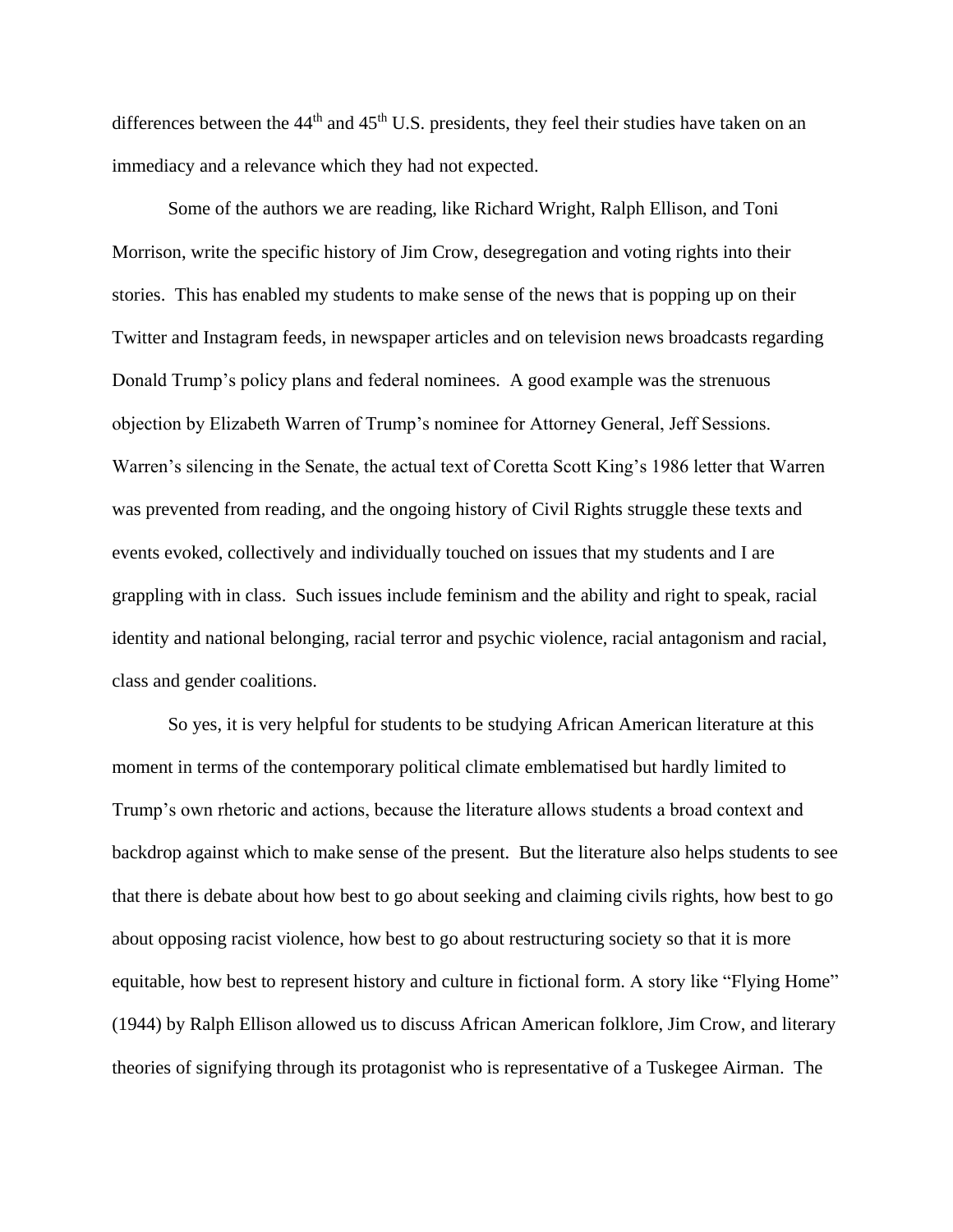story also opened up space to discuss the role of U.S. presidents and their partners in helping to shape national life when we considered Eleanor Roosevelt's connection to Tuskegee's military flight program and how she used her position and influence on their behalf, particularly in terms of dispelling the myth that black people did not have the mental capacity to fly airplanes – she did so by going flying with one of Tuskegee's pilots herself. Engaging with African American literature and African American Studies more generally has become a means for my students to be critically engaged with the present political climate while also serving as a means to flesh out their skeletal knowledge of U.S. and African American history.

QUESTION 2: How has your identity, and the identity of your students, shaped the way you teach African American Studies? How has the ethnic diversity of the universities you have taught at impacted your teaching?

Dossett: I've been thinking through these questions for the last decade or so as I have taught a number of courses on nineteenth and twentieth century African American history and an interdisciplinary course on the Harlem Renaissance. One of the greatest challenges has been thinking through how we – and our students – reflect upon our own race, class and gender identities and how that has shaped our interest in black history. In particular, I'm interested in why so many white British students, myself included, end up specializing in African American history. The African American history courses I teach are populated, much like the history department as a whole, by predominantly white and British students. We begin by thinking about why we all know about Martin Luther King and Malcolm X and far less about Black British history (and even less about the history of black women). Students compare notes on what Black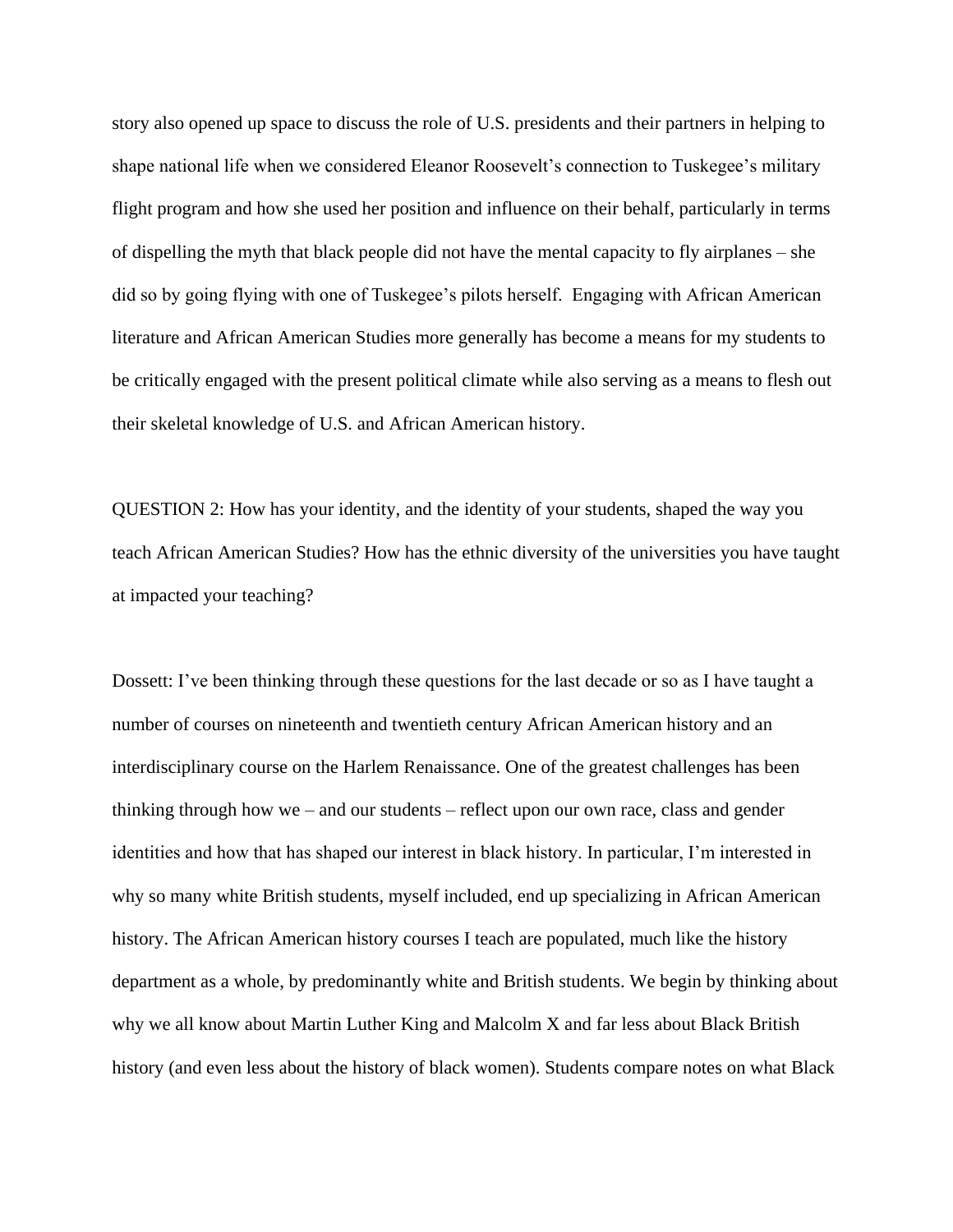British history, if any, they have studied at school and consider why there are so few Black British history courses on offer at UK universities.

At th[e](http://royalhistsoc.org/history-matters-conference/) 2015 History Matters conference hosted by the University of Chichester at Senate House in London, activists, academics and educators, students and young people gathered to talk about the history problem. Nura Hassan, an A-Level student, voiced her experiences of black history in U.K institutions of education: "If it's got to do with black people, it's always got to do with American black history. And that's not something that has got to do with me." I'm interested in taking this as a starting point for thinking about how we teach African American history in the U.K. Recent studies of black internationalism remind us of how important it is to explore the relationships between the chronology of the African American freedom struggle and the systems of power and resistance which shape the history and present of black lives globally. But we must also consider the displacement that takes place in British history departments comfortable with Malcolm X but unfamiliar with Olive Morris, Neil Kenlock or even the broad contours of the Black British freedom struggle.

As a white historian and educator privileged to work in African American Studies, I need to consider the role, status and appeal of U.S. black history within the academy, the classroom, and beyond. I also need to consider my own role, and that of my colleagues in shaping a U.K. history syllabus in which Black British students encounter black history primarily through the lens of African American history. Who benefits from researching and teaching African American Studies in the U.K? With only 85 black professors (or 0.49% of the professoriate) in British Universities it is clearly not black men and women.<sup>6</sup> As William Ackah, Lecturer in Community & Voluntary Studies at Birkbeck, explains, while "white academics benefit from research

<sup>6</sup> Claire Alexander and Jason Arday, *Aiming Higher: Race, Inequality and Diversity in the Academy* (London: Runnymede Trust, 2015) p. 32.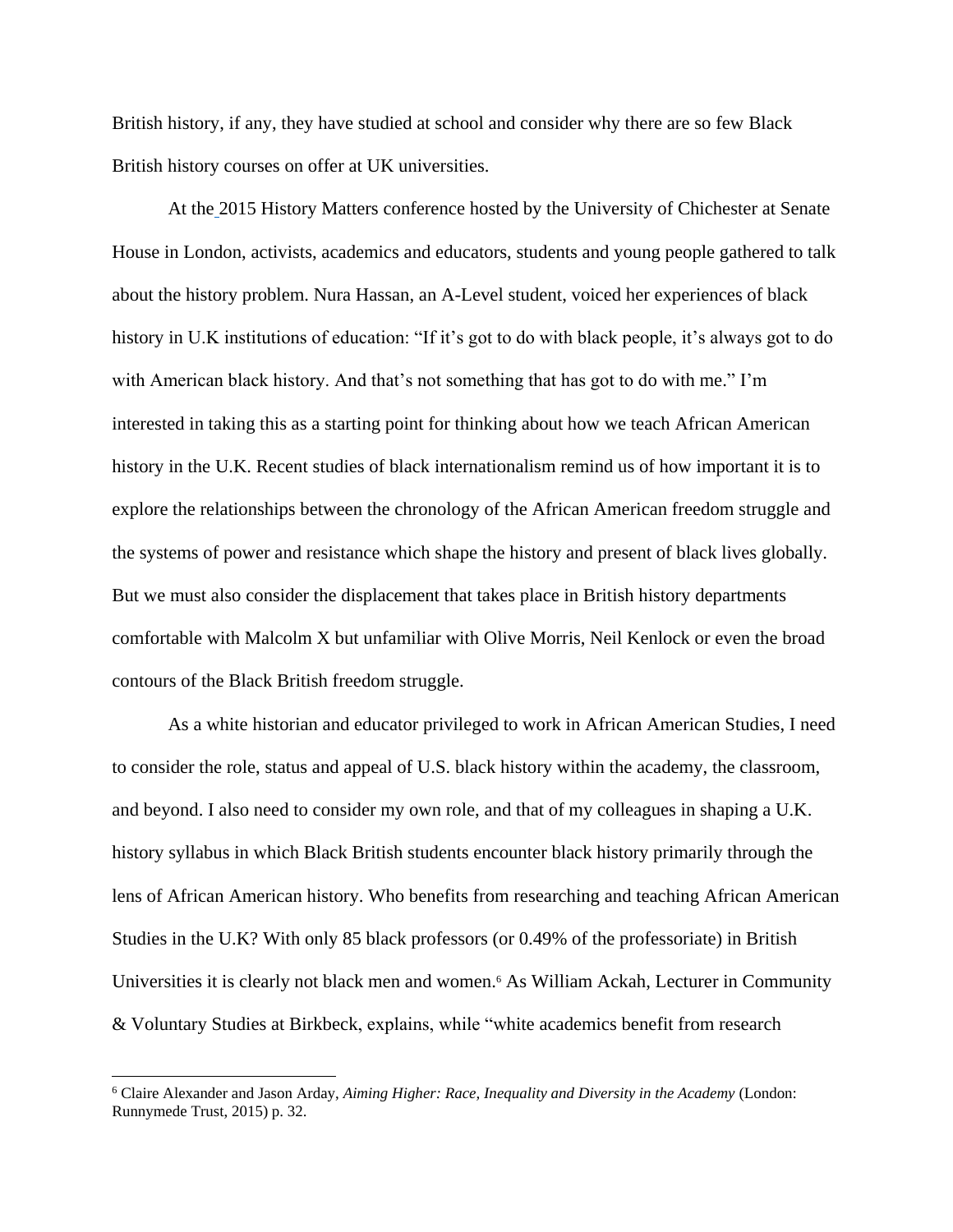income and a raised profile because of their knowledge of black communities, the communities themselves remain on the margins of academic life." 7

Researchers and teachers of African American Studies need to start having more, and more public, conversations with our colleagues and students about who it is for; to talk more with our colleagues who teach British history, black studies and history in sociology and in community studies. And we also need to talk more with Black British communities: historians, researchers, activists in and outside of the academy can help us think through how to make African American Studies and contemporary activism relevant to Black British students.

King: These are all connected questions and the short answer for me is that my identity and that of my students has shaped the way I teach quite significantly. I identify as an African American woman and I have approached this question by focusing on the ethnic and racial identity of my students and, to a lesser extent, on their gender identity. (Although I do not discuss it below, students have told me the inclusion of diverse black voices on our syllabi in relation to class identities and sexual orientation has also enhanced their learning experiences.) . As I have taught in the United States and in the United Kingdom the location of the universities I have taught at has also mattered to me. In the US I have taught on the east coast and on the west coast and that geographical shift from east to west was the circumstance that effected a major change in my teaching because the ethnic identity of the students shifted accordingly.

I grew up in New York City and was educated in the northeast in New Jersey and Philadelphia and accepted my first full-time teaching post (south of the Mason-Dixon line) at the

 $\overline{a}$ 

<sup>7</sup> William Ackah, "There are Fewer than 100 Black Professors in Britain – Why?" in *The Conversation* (10 March 2014) available at:<http://theconversation.com/there-are-fewer-than-100-black-professors-in-britain-why-24088> (accessed 6 May 2017).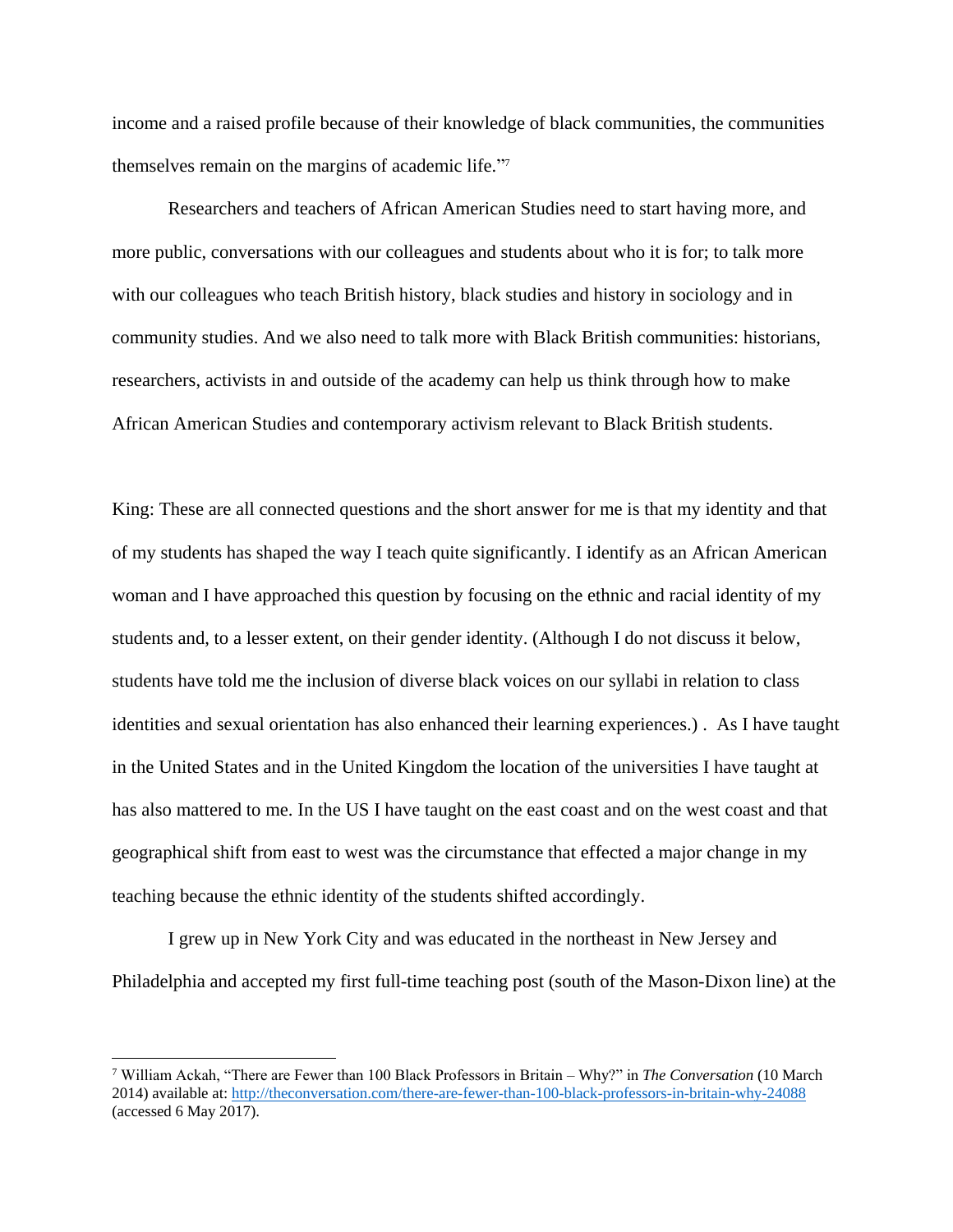University of Maryland, which is just outside of Washington D.C. In other words, I grew up and developed as a teacher in or quite near to major metropolitan areas that were quite diverse. In these north and south-eastern classrooms there was always some ethnic and class diversity amongst the students and, more significantly, there were different types of black students in my classes, students who hailed from the U.S., the Caribbean, and further abroad. Consequently, black students in my African American literature classes were rarely singled out to confirm "the" black experience, because it was fairly evident from class discussion that the black students did not speak with one voice. In hindsight I can say that the demographics of my first classrooms took a lot of pedagogical pressure off of me.

The students at Maryland, had generally encountered African American authors or racial themes in literature as part of their high school syllabi. Thus even when I assigned authors whom they had never heard of, students had a frame of reference with which to engage those authors, and many of the settings of these texts were geographically familiar to them. This shaped my teaching practice because I came to rely upon a certain base-line knowledge of some of the information in the texts and the not infrequent previous exposure to African American literature and its themes that students brought with them to university.

When I moved to the University of California, San Diego (UCSD), however, the ethnic identity of my students and the ethnic diversity of my classrooms was quite different. The city of San Diego is south of Los Angeles and thirty miles north of the Mexican border. It is also home to three military bases and it is a city that traditionally votes Republican. The change in environment and political climate felt palpable in my classrooms. At UCSD, I was often one of two black people in the room when I was teaching variations of the same modules I taught back at Maryland, at both postgraduate and undergraduate level. (I once taught a Black Feminist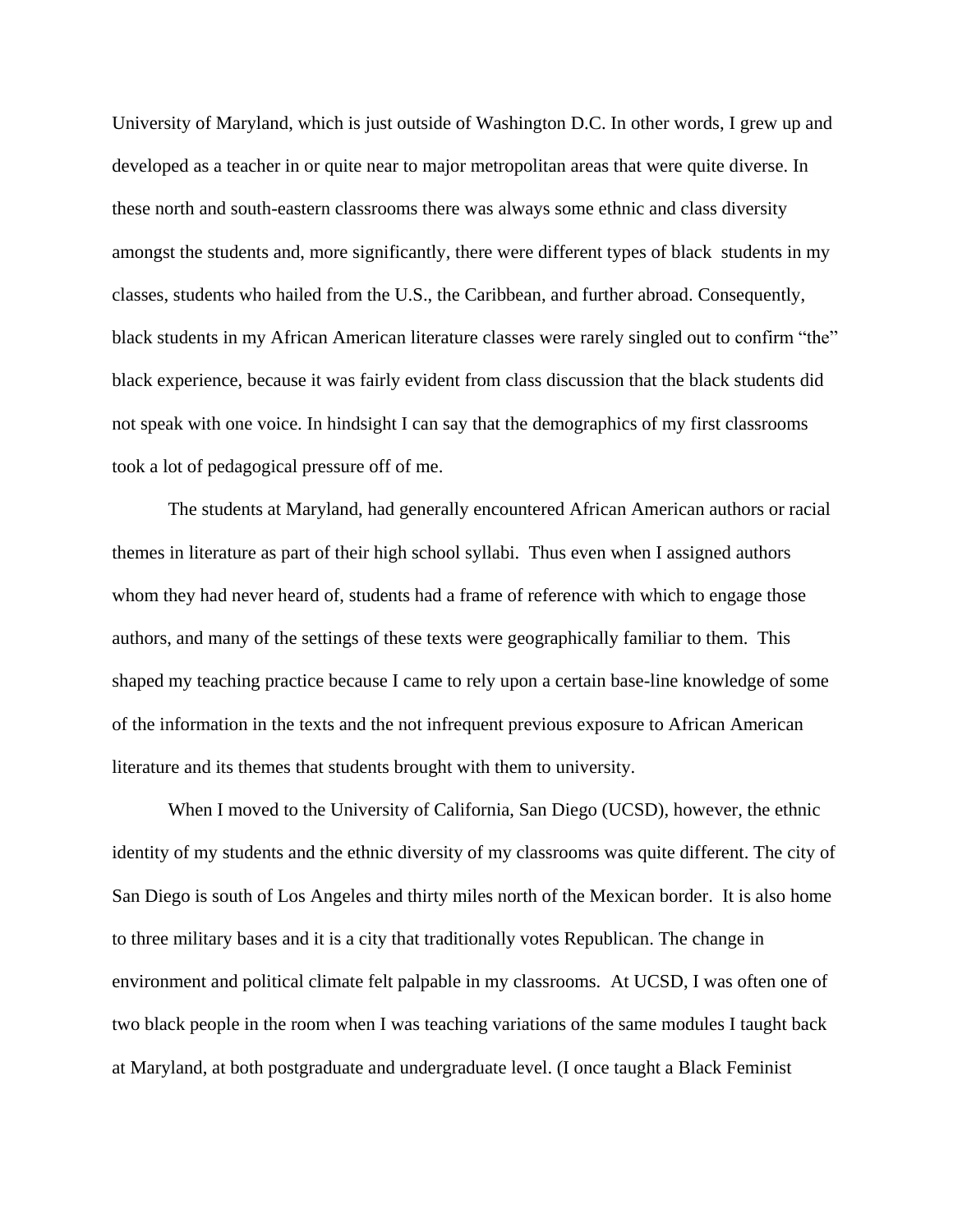Theory course and I *was* the only black person in the room!) All of this meant I had to work in a different way, not least to discourage the positioning of any black students by the other students as *de facto* experts on the literature by virtue of their skin colour. More importantly, I had to work a lot harder to adapt my own teaching practice to these new contexts. A welcome development was that there was a great diversity of Asian American, Chicanx and Latinx students interested in studying African American literature. Many of these students were able to draw upon their personal understanding or previous studies of exclusion, political struggle, migration and contested citizenship as a way into our discussions of African American literature. This meant as a group we were discussing African American literature in comparative and transnational American studies terms. As a teacher I was pushed into different modes of analysis and pedagogical practice by these students. I was taught to think about African American literature in more dynamic ways and I matured and became a better teacher at UCSD because of this.

My teaching has changed yet again since 2012, when I began lecturing in the UK. At the University of Reading I consistently had one or two students who were not ethnically white in my specialist module on African American literature. Sometimes there was also an overseas student from Europe or America. I could not, however, rely on most of my students having a shared or even similar sense of either the literary traditions being studied or the historical contexts of the literature. Furthermore, unlike in most U.S. universities, my specialist module was usually the only module devoted to African American literature that my students took– which put a different kind of pressure on my reading list choices. Undergraduate English literature programmes in the UK are overwhelmingly populated by white, middle class women and I definitely see these types of gender ratios in my classrooms. When an unfamiliarity with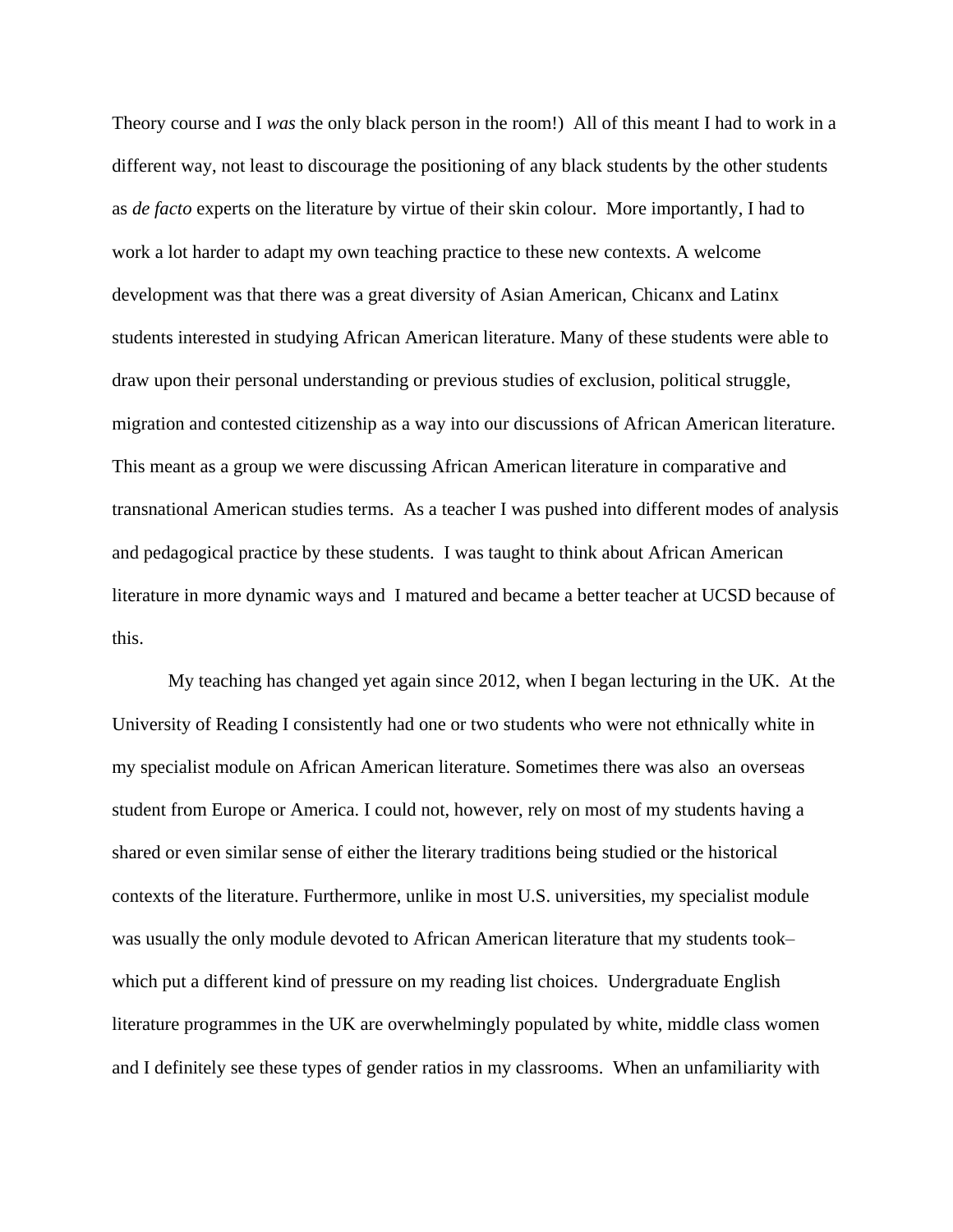African American literature that affects many UK students combines with a socialized hesitancy amongst some young women to speak up in class, I have to adjust my teaching strategies. Such strategies include regularly organising students into small groups and assigning reflective journal writing as a means to build confidence around class participation.

When I taught at Brunel University in London, I taught a final year module on the African American novel. This took me back to my days at Maryland and UCSD because there was great ethnic diversity amongst the students. Although students did not possess the background or the familiarity with the literature that the Maryland students had, in contrast to Reading there was a far greater eagerness to speak up and it was not as difficult to get them to talk in class, even though the cohorts were also predominantly female.

My approach to teaching African American literature is one that embraces an American studies, interdisciplinary, multi-modal pedagogy. The identities of my students, my own identity as an African American woman, and the different types of ethnic diversity at the universities where I have taught have greatly impacted how I teach African American literature. At UCSD and in the UK I have had to develop my teaching practice in new and different directions from my practice at the University of Maryland by not presuming students will bring a shared historical or cultural knowledge with them into the classroom.

Joseph-Gabriel: My experience echoes Nicole's to an extent because I too have taught African American literature in a variety of settings across the United States: in Nashville, Tennessee; Williamstown, Massachusetts; and Tucson, Arizona. In each of these places, my students' identities, backgrounds, and degree of familiarity with the courses' central themes of race and representation, greatly determined the pedagogical strategies that would be most effective in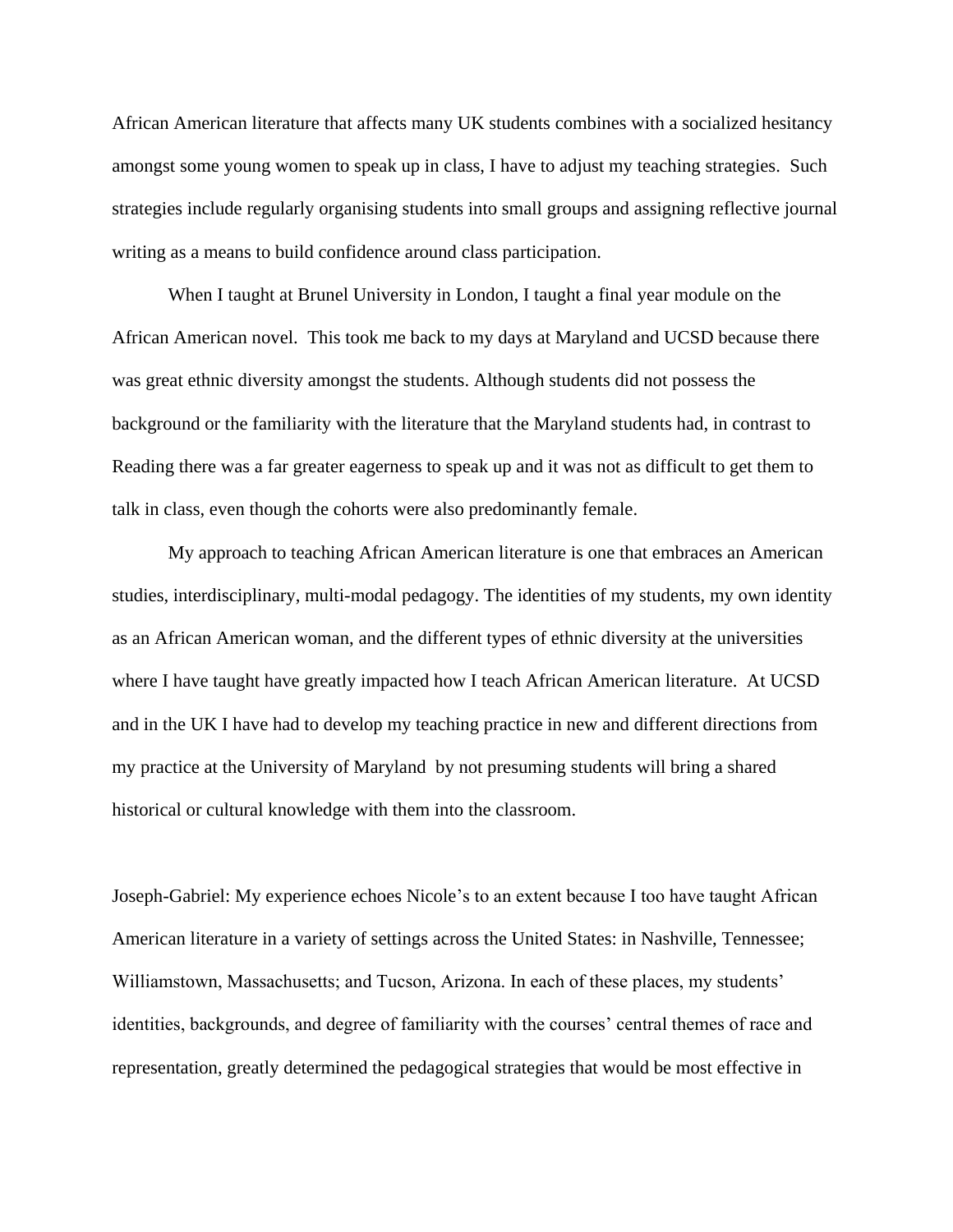furthering productive conversations in the classroom. Further, as a Ghanaian woman, my own self-positioning vis-a-vis the course material also varied significantly within these different settings.

The first African American literature classes I taught were guest lectures in African American and Diaspora Studies courses at Vanderbilt University. Teaching at a well-heeled private university in the south, I found that students were generally well prepared for college level courses and they also had some frame of reference for talking about representations of blackness on the page and on the screen. In this setting, it was important to think not only about the historical manifestations of inequality that we encountered in the different course readings, but also about the contemporary legacy of these phenomena in the very space we occupied. Making those connections across time moves students out of the comfort zone that they tend to inhabit when they think of racism as the egregious, visible acts of discrimination perpetrated by individuals "a long time ago." There is a degree of discomfort that comes with grappling with the enduring presence of that history as the foundation of contemporary social and economic institutions, particularly in the U.S. south.

The transition from the south to the Berkshires brought significant changes. Although I found myself in another wealthy, private, predominantly white institution, my experience here was markedly different for two primary reasons. First, Williamstown is a bubble. Consequently, for many black students, Africana Studies classrooms are some of the few spaces on campus in which they can acquire useful tools to navigate and contribute to ongoing conversations about race in the United States. What this meant in my course on Afro-diasporic women's literature is that all my students were black, with family and origins in the United States, Africa, and the Caribbean. They sometimes joked that if the roof caved in during class the university's black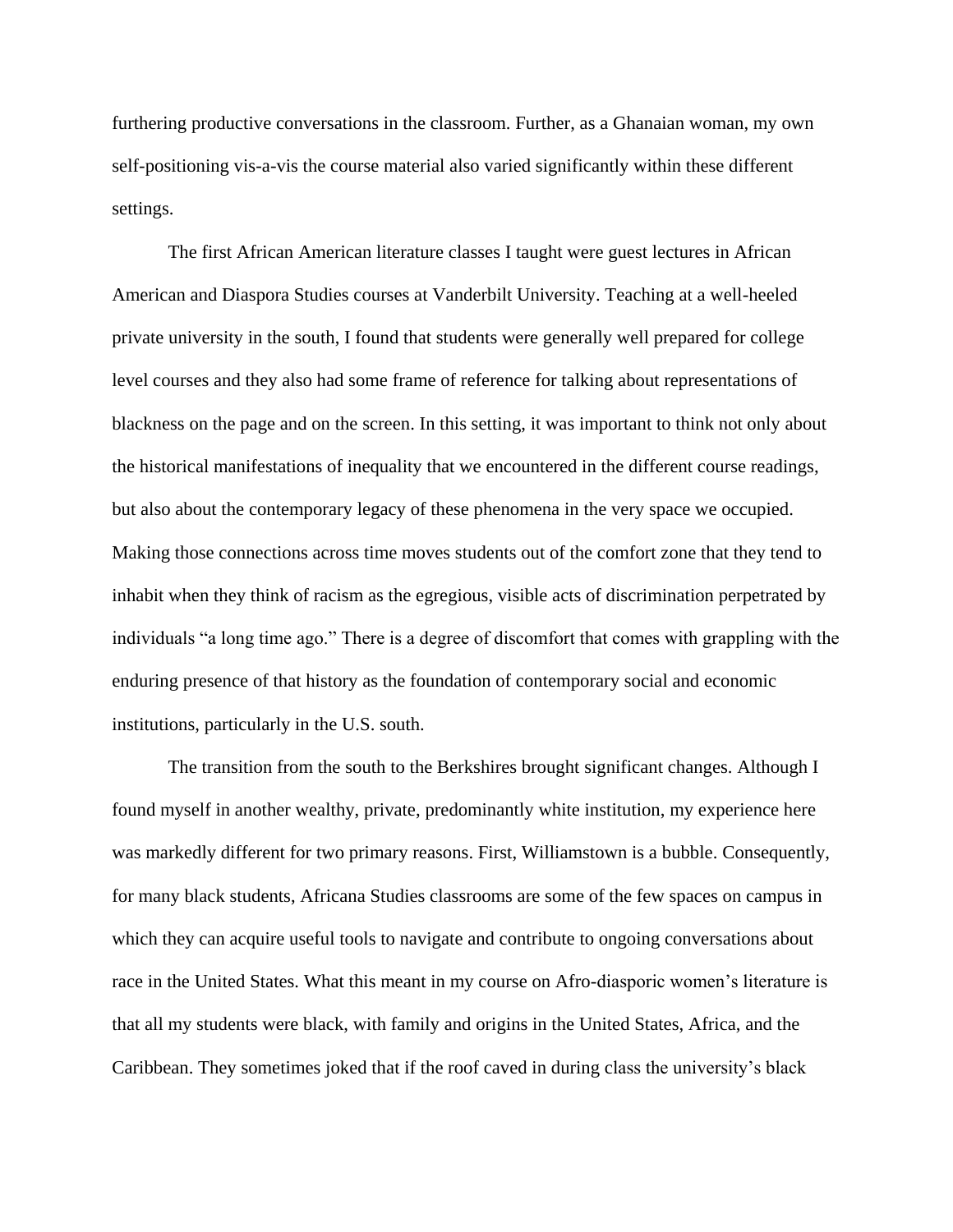population would decrease dramatically. But on a more serious note they described the course as a unique space, or in the words of one student, her "saving grace" in a sometimes-alienating bubble of whiteness. Teaching an all black class in a largely white institution was challenging because the stakes felt higher. Once students verbalized that the novels and theories engaged with in the classroom were, for them, much-needed tools to navigate the world around them, it shifted the course dynamic significantly. This could no longer be just another Intro to African American Studies course whose goal is to help students understand African American experiences as an integral part of American and global history, and to make students aware of the continued contribution of black voices to pressing conversations on equality, freedom, and citizenship. The concrete needs of my students to gain the linguistic and conceptual tools to better articulate their responses to their own diverse realities and experiences meant that class conversations focused quite intensively on black feminist theory in response to that need.

Second, my time in Williamstown is also where I did the most reflection on my own selfpositioning because I was now navigating my alma mater as a professor and no longer as a student. During my student days, I had felt a distinct difference among the different groups of black students present on campus. Social groups and events often brought African American, African, and Caribbean students together. There were conversations among these groups on what blackness means and signifies in the United States. These conversations sometimes took a troubling turn with the assertion that blackness could only designate a narrowly-defined African American experience, and the lives and voices of all other people of African-descent in the United States were to be understood through an immigrant lens only. These memories of erasure and the limiting of blackness to a particular U.S. experience – a phenomenon that dovetails to some extent with Kate's discussion of the erasure of Black British history – followed me into the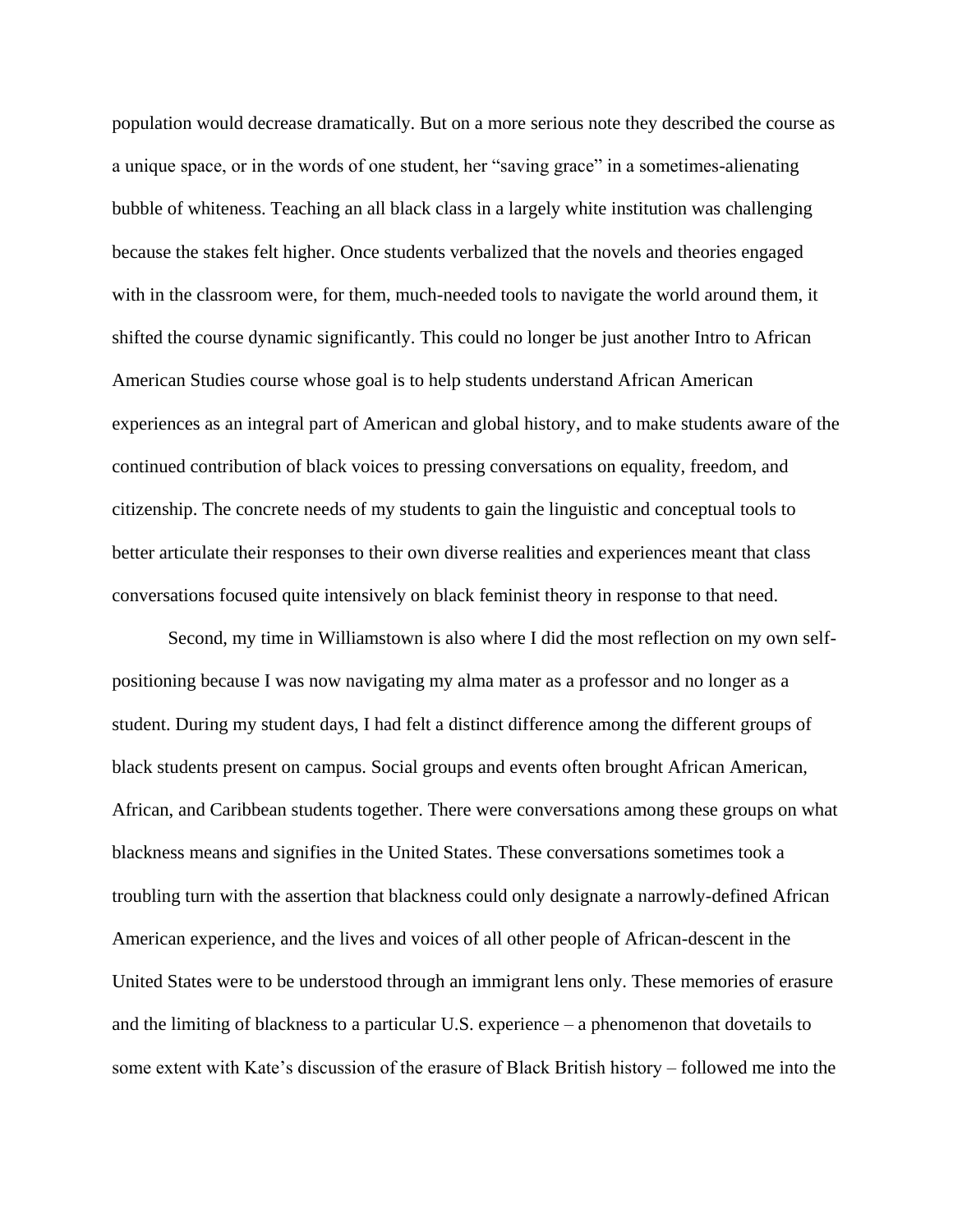classroom. I was more acutely aware of my insider-outsider position as a Ghanaian woman living in the United States, and while I generally share very little of my personal life and background with students, I found it useful to be open with my students about my own positioning in order to more effectively guide them through texts like Chimamanda Adichie's *Americanah* (2013), a novel that takes up these very questions of different black identities in the United States. I do not necessarily advocate sharing one's personal life as a blanket strategy for connecting with students. These are private and individual decisions. But in that moment, that open conversation about different and shifting subject positions, guided by Stuart Hall's discussion of "positions of enunciation" in his essay "Cultural Identity and Diaspora," allowed us all to examine moments of convergence and divergence, and ultimately articulate a nuanced understanding of textual and cinematic representations of blackness and Afro-diasporic identities.<sup>8</sup>

This insider-outsider position I adopted in Williamstown allowed me to make the transition to Tucson, where I found myself in classrooms with very few – if any – black students, and where our proximity to Mexico meant that ethnic diversity looked very different as compared to Nashville for example. At the University of Arizona, I taught a course titled "Outsiders Within: Constructing Contemporary Identities" in the months leading up to and immediately following the U.S. presidential election. In the pre-election atmosphere, my class of predominantly non-black students was initially hesitant to share thoughts on a text such as Michelle Alexander's *The New Jim Crow* (2010)*.* Students felt ill-equipped to participate in conversations about race and institutional racism, a conversation they assumed was relevant only to people who identified as black. In this setting, it helped for me to inhabit even more of an

<sup>8</sup> Stuart Hall, "Cultural Identity and Diaspora" in Jonathan Rutherford (ed.), *Identity: Community, Culture, Difference* (London: Lawrence and Wishart, 1990) pp. 222-237.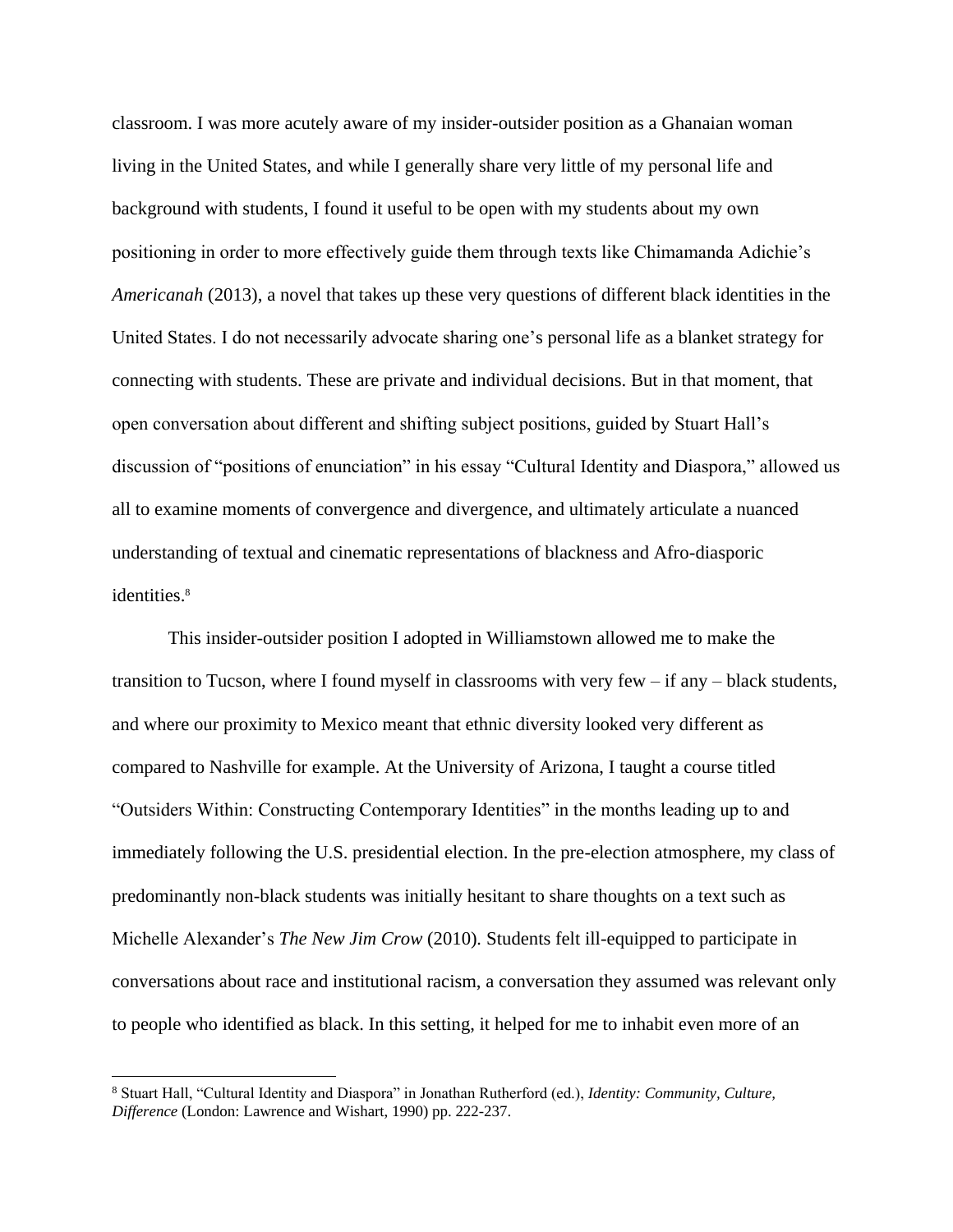outsider position, and to encourage my students to see themselves as having important knowledge about and a stake in these conversations.

Ultimately I have learned that our students come to African American Studies courses for a variety of reasons, making each uniquely situated to both contribute to the conversation and to take something away at the end of the semester.

Jeffries: I'm a brother from Brooklyn. I never lived outside of the borough until I headed south to Morehouse College in Atlanta, Georgia, the nation's only all black, all male college. I stayed in the South for graduate school, attending Duke University, and taught variously in the South, back in Atlanta at Morehouse and in Tuscaloosa, Alabama at the University of Alabama, before crossing the Ohio River and settling in the Midwest to teach at The Ohio State University.

My identity, beginning with being a brother from Brooklyn, absolutely shapes the way I teach because it is the reason why I teach. On more than a few occasions, I have found myself in discussions with fellow historians in which the question "why we do what we do" came up. And seemingly every time, there will be many in the number who will attribute their interest in history to what they learned in the classroom, in high school or sometimes even earlier. But my interest in history – specifically studying African American history, wasn't sparked by what I learned in the classroom, but rather by what I didn't learn in the classroom, that is until I enrolled at Morehouse College. Prior to then, my history classes were devoid of substantive discussion of the black experience. I found this especially frustrating because I looked to my classes, especially by the time I was in high school, to help me make sense of the stark racial inequality that existed all around me, that I saw everyday as I rode the subway to and from school. So I studied African American history in college because I learned so little in high school and I knew,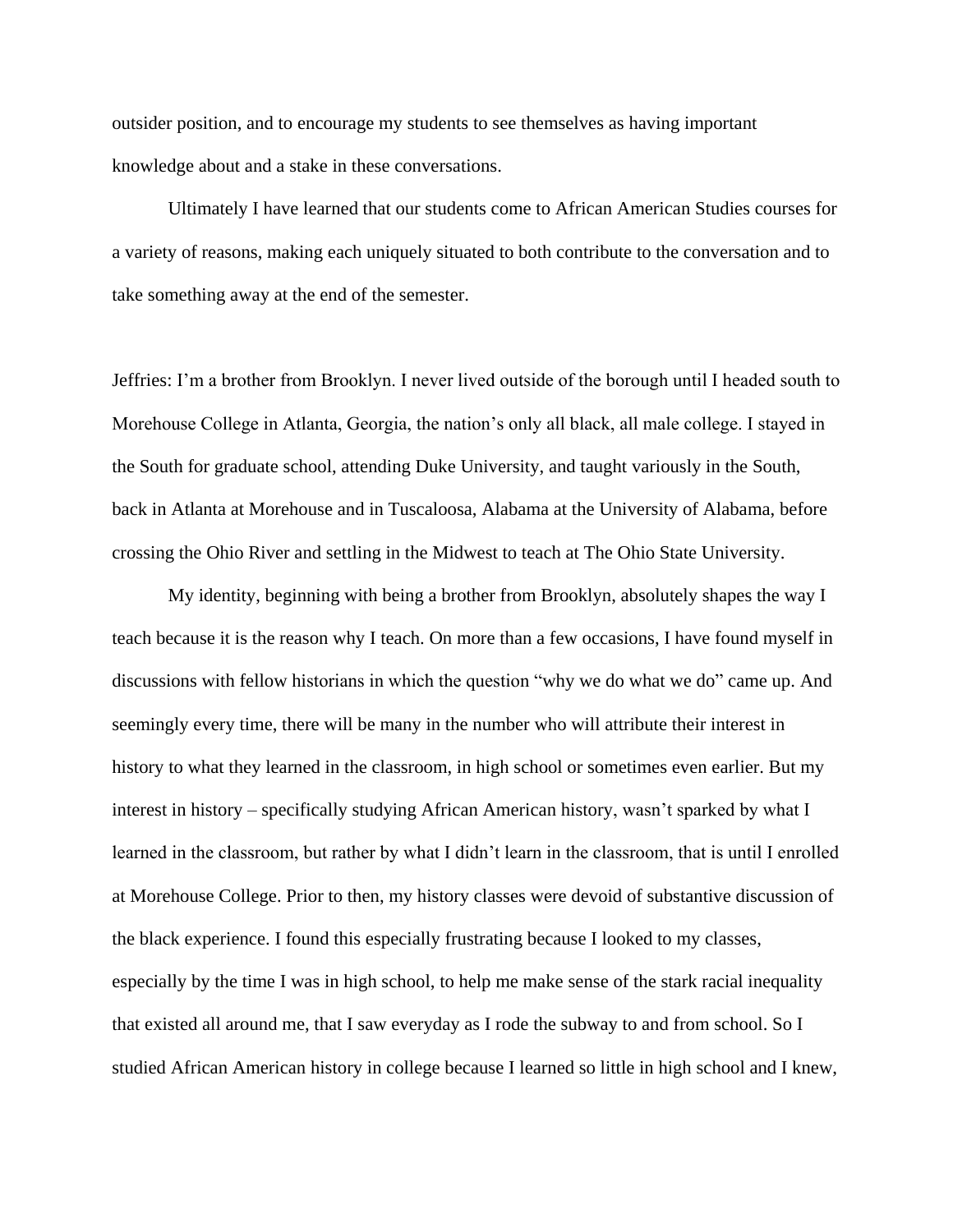having been exposed to so much black history through my family and community, that there was a lot to learn.

Unfortunately, very little has changed over the last quarter century. The students I encounter today, regardless of race, know next to nothing about the black experience beyond a few names and a couple of events. But they are not blank slates. They believe they know all there is to know about the black experience. My challenge, then, is not only to teach them what they don't know, but also to teach them that what they do know is often wrong. For example, before I can have a meaningful discussion about Black Power, I have to explain that the portrayal of the Black Panther Party in the movie Forrest Gump, which for most students is their only exposure to Black Power, is a gross distortion of the party and the movement.

I am well aware too that my authority as a conveyer of facts and truth is often questioned, consciously and unconsciously, at the outset because of my race and gender – being a brother from Brooklyn. At Ohio State, where my classes on African American history are always mostly white, for the vast majority of my students, I am the first African American teacher they have ever had, and most certainly the first African American male. This means that I have to be especially aware of the ways my students project onto me all of their preconceived notions about black men, which effects my credibility in their eyes. On the first day of class, when I tell my students that my goal is for them to know what I know by the end of the semester, more than a few are clearly skeptical as to the usefulness of such a thing. This is why primary sources are especially important to me, especially early in the semester. I let documents speak their truths because too often white students can't/won't hear the same truths coming from a brother from Brooklyn. But after being presented with information that opens their minds to new historical possibilities, more and more they tend to want to hear what I have to say, they want me to "break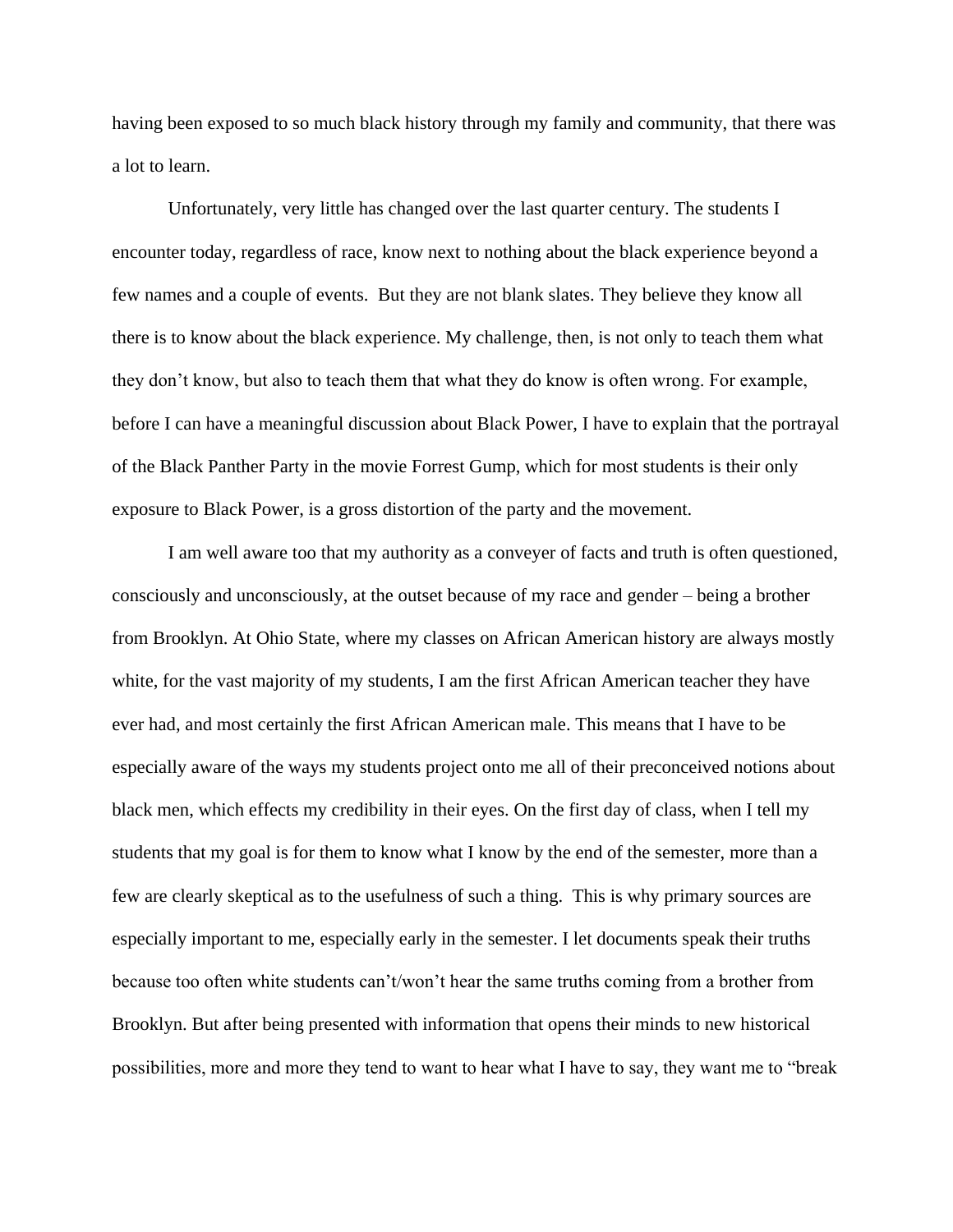my silence." Notably, the time this takes in Ohio, usually only a couple of weeks, is significantly less than the time it took in Alabama; I'm quite sure that there were many a white kid in my classes at the University of Alabama who never accepted what I had to say.

Teaching at an HBCU (I taught at Morehouse when I was an ABD), however, was markedly different. There, the all black, all male students accepted my authority as a conveyor of facts and truth from the outset. They were skeptical of the normative historical narrative, not of the person standing in front of them. And because we started in a different place, we usually ended in a different place, with a greater ability to critically analyze the past *and* the present. On the first day class at Morehouse, when I told my students that my goal was for them to know what I knew by the end of the semester, they got fired up.

At Morehouse, being a brother from Brooklyn mattered, just as it does at Ohio State, but it mattered/matters in entirely different ways, which I have to be aware of in order to be effective.

Plath: My interest in African American history stems predominantly from a study abroad year I spent at UCLA during my undergraduate degree. As a white, middle-class woman who grew up in rural England and who attended a very white history department at the University of Warwick, I had not encountered very many people of colour at all, let alone much black history, until I arrived in southern California. I became interested in black studies after taking classes with two African American academics at UCLA: Scot Brown in History and James H. Cones III in Women's Studies and Afro-American Studies (as the departments were then named). The discussions these professors fostered about race, gender and the politics of identity were crucial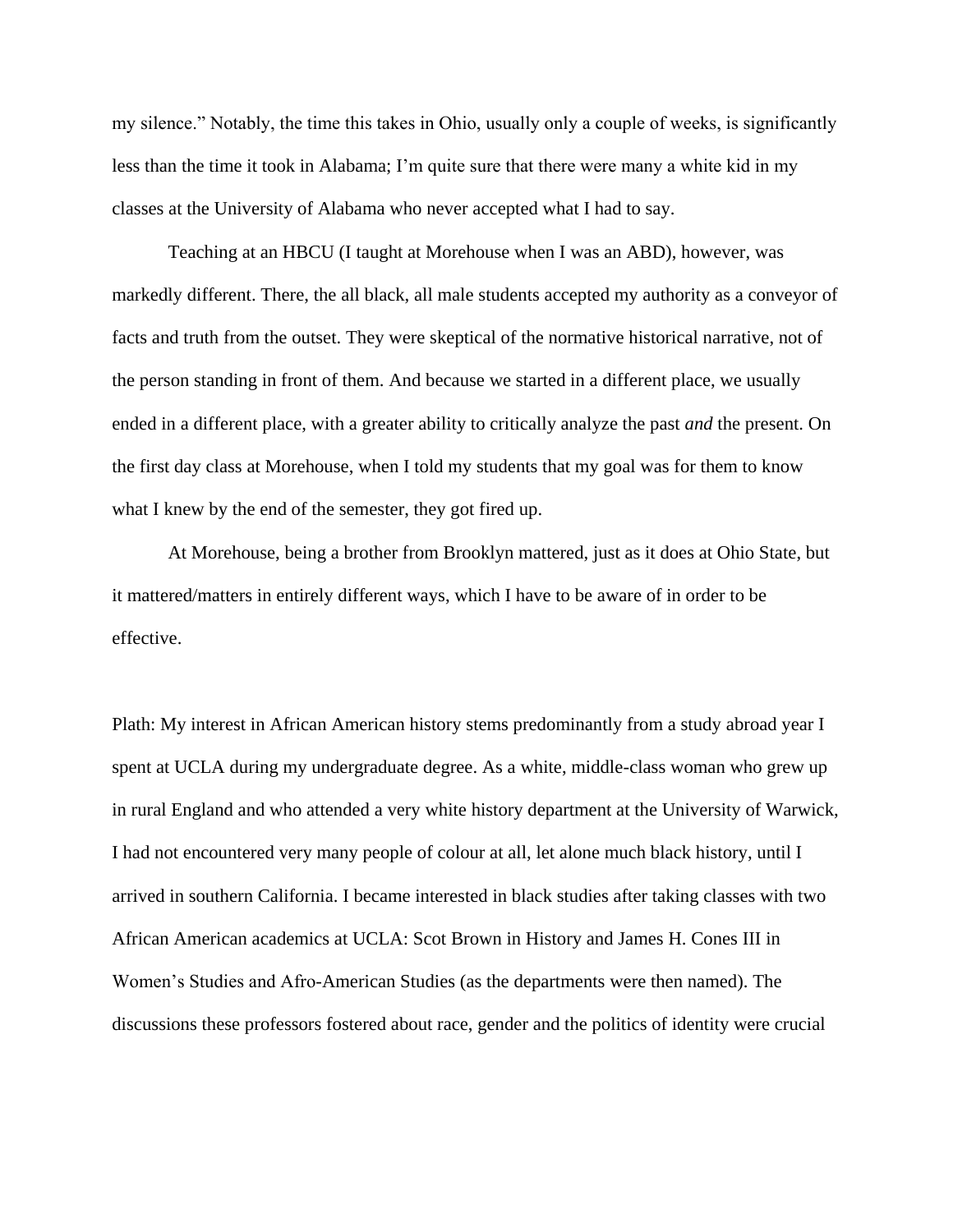to my development as a scholar, and to my understanding of my own white privilege more generally (though I would not have been able to articulate it as such back then).

Since I returned from California over a decade ago, I have become increasingly committed to understanding African American history and culture, and the history of racism, and to ensuring that my students are able to make the connections between that history and their own lives, as I did. I'm therefore not sure I agree with the student that Kate mentioned, who did not see African American history as being "to do with her" as a Black British person. Rather, I think that providing a space for British students, both black and white, to learn about how race works in society and culture as a system of oppression that can, should, and has been resisted, is a fundamental aspect of our role as educators. Whether we are actually able to do that, of course, is a harder question. Teaching mostly in history departments in England and Scotland (at Warwick, Leicester, Nottingham, Glasgow, and Canterbury Christ Church), I have taught in some very white classrooms! If there are students of colour, there are usually only one or two: I have never experienced the racial diversity in the classroom as a teacher that some others in this discussion have. When there are students of colour in my classes, they sometimes have become a focal point for white students: I see all eyes swivel to them whenever I ask a question; they are expected to act as "experts" on black culture. This is something that I am quick to discourage, as it can put undue pressure on the one black student in the class who possibly (probably?) knows as little about African American history as her or his white peers.

That said, my experience has been that black students are very conscious of how important it is that this history is acknowledged and taught. I have been thanked profusely in person after lectures and in feedback forms for teaching these topics, which black British students see as enabling them to better understand their own lives. White students, on the other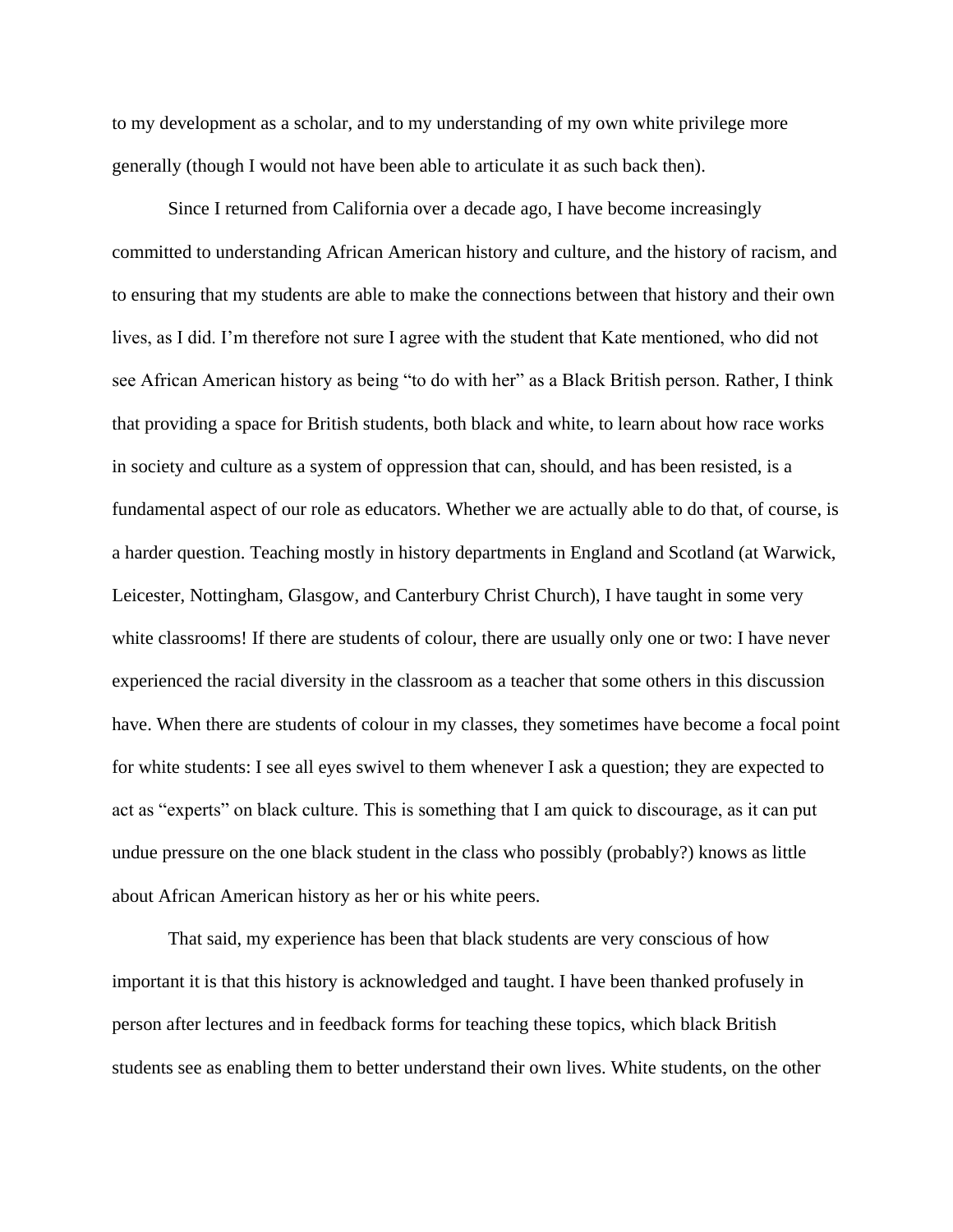hand, often take longer to reach the same conclusions: they are far less willing to see themselves as part of a system of racism and privilege, although they acknowledge it exists. I recall one student in Scotland saying, towards the end of a course on slavery in the US South, "thank goodness that never happened here". I felt like a failure as an educator! The following year I made sure to further emphasise the role of Britain the transatlantic slave trade, including taking my students on a slavery walking tour of Glasgow, so that could directly connect the city in which they lived to the horrific regimes they were learning about. Now, when I teach about racism, I make sure to encourage my white students to consider how they might have behaved had they been born in a different era: eventually some acknowledge that they might not have been ardent abolitionists had they lived in the South in the 1830s, or that they might have joined or supported the Klan, had they lived in Indiana in the 1920s.

I think it is important that I, as a white woman, make conscious use of my privilege in the classroom to facilitate conversations in the classroom which, as Hasan indicates, my colleagues of colour might receive more resistance to.

Salt: I specialise in race, politics and power. A significant portion of my work investigates how black nation-states, such as Haiti and Liberia, have claimed independence, demanded political recognition and fought for their continued sovereignty in a highly racialized world. I began my examination into these areas by struggling to understand certain social movements and instances of political upheaval that offered – even if only briefly – new futures for people of African descent. These journeys took me from Liberia to the Soviet Union before eventually settling in Haiti. In traversing these international journeys, I kept being drawn to the ways that place shifted particular histories – while some places (especially imaginary ones) – expanded them. Although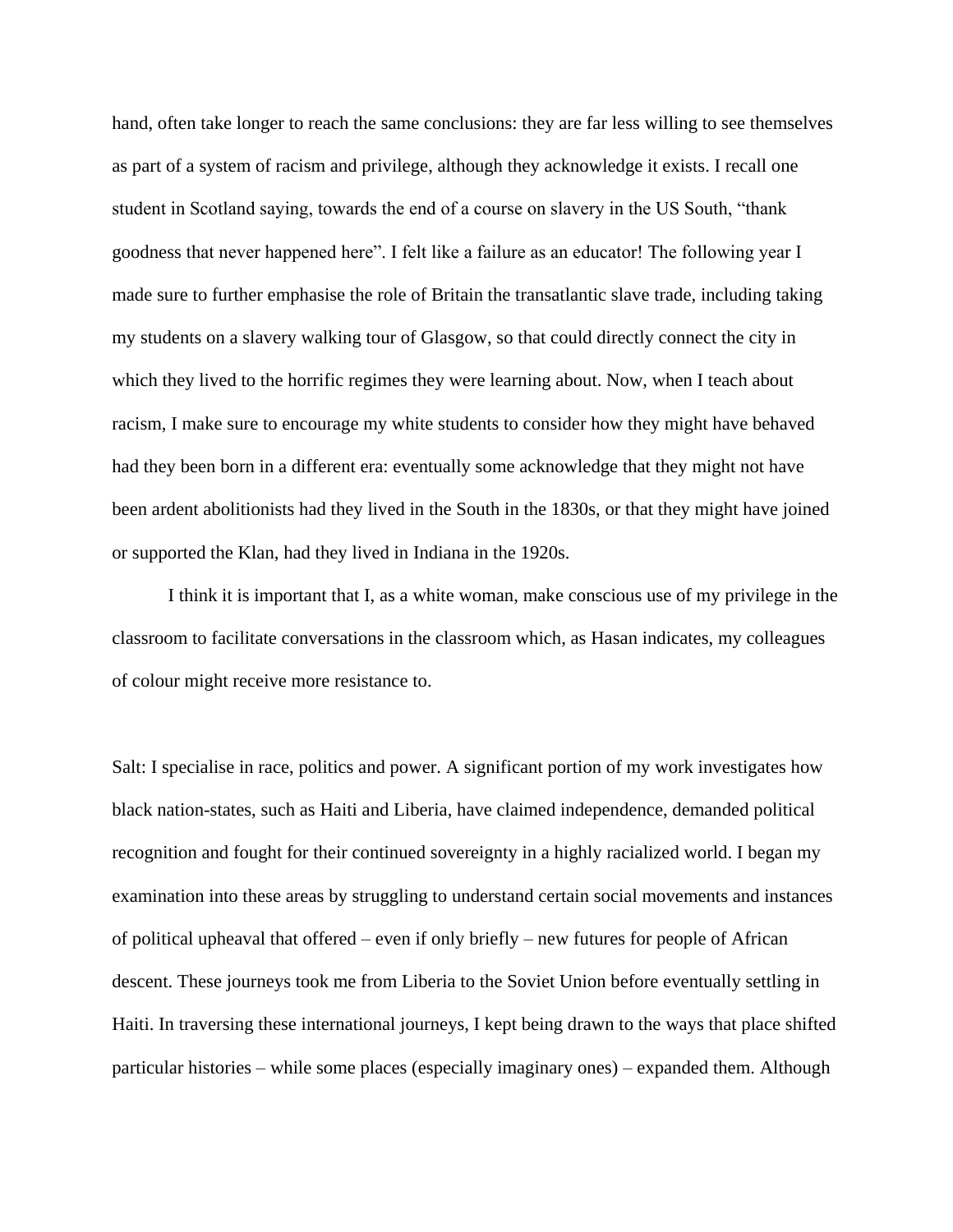I began some of this work during the rise of new ways of working with sources and material that galvanized many fields within the humanities, my work really solidified as the black Atlantic emerged. I studied in the US, taught various educational levels in the US and Scotland and now teach an intriguing mix of students from different locations in England. Given my current roles and research in the UK, I do tend to interact with a range of people who are interested in thinking through particular contours and ideas. Perhaps, due to my international interests and my own international family, my version of history is just as likely to centre on Frederick Douglass's time as the US Consul General to Haiti, the centrality of the Haiti pavilion in the "white city" of the 1893 World's Columbian Exposition (typically known as the Chicago World's Fair), or the political work and cultural agitation of Claudia Jones and Eslanda Robeson. For me and my work, place does matter, but as I tend to follow circuits of power and production, I may start one place with someone, but end up someplace else with them far away from their country of origin. In my scholarly work, identities have always been fluid and contested – and quite often – resisted, especially if forced on folks.

Yet, I know that I'm read a certain way in certain situations. Maybe it is about skin colour, but it may also be about gender identity or nationality. No matter my approach to the subject matter, when teaching about the histories of people of African descent, I have to navigate a chasm of unverbalized (or sometimes uttered) knowledges. While I have taught students in both Scotland and England from predominantly white ethnic backgrounds, they have had to cross their own assumptions about difference as they navigated a classroom with people from nonaffluent backgrounds, many of whom embraced a panoply of non-gender conforming perspectives. In many ways, our differences, as a group, give us a place to work. Like Nicole, I find that space a productive place to bring in stories and ideas about histories that many of them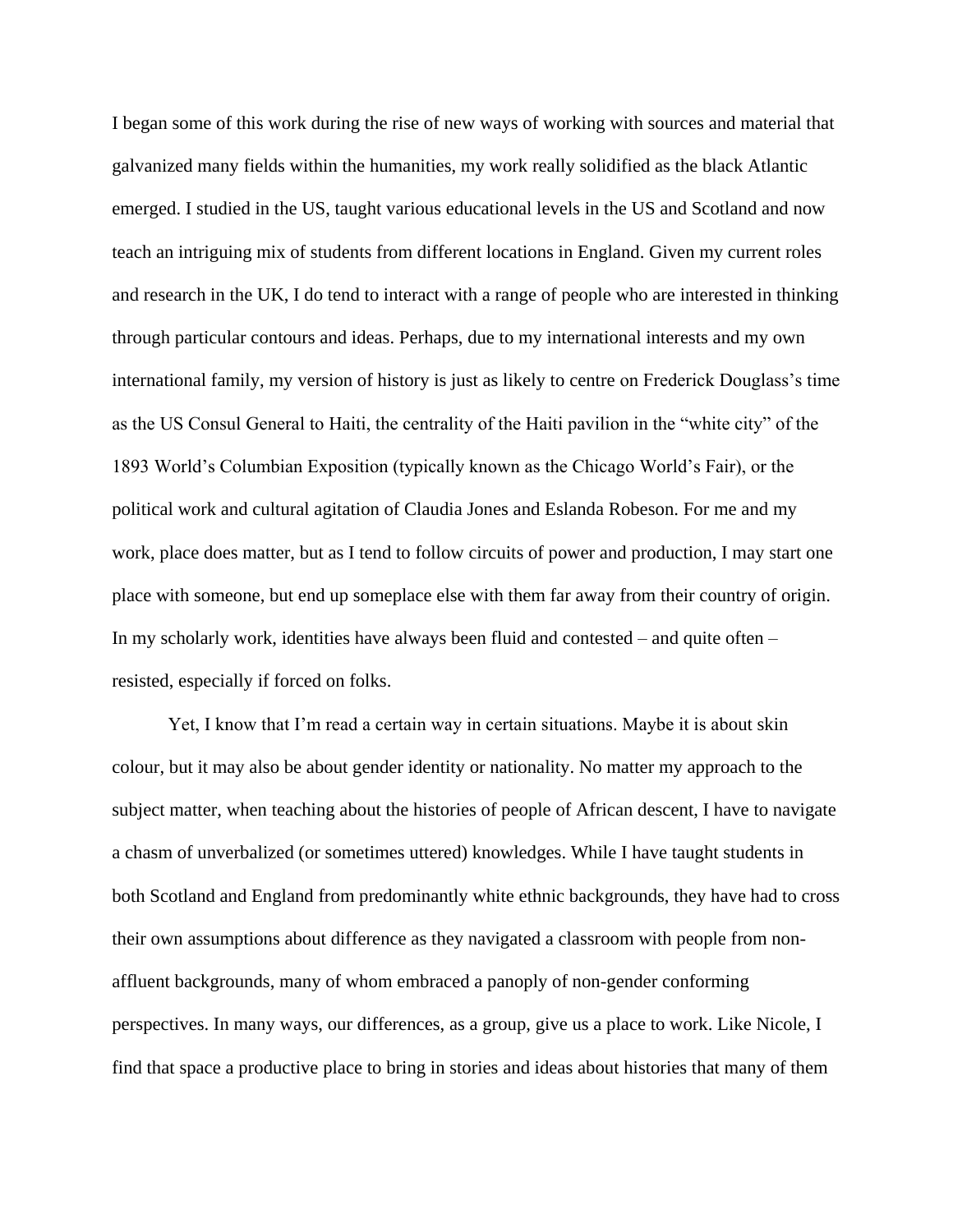have never heard of or studied. Even with the centrality of figures such as Mary Seacole to my students' primary school experience, many have never read her actual narrative. As eager as many are to learn about the US Civil Rights Movement, most are blown away by the work of Fannie Lou Hammer or the activities of the Highlander Folk School. The way I teach combines an interest in situating these voices and histories within a known or presumed trajectory with a desire to shift our perspectives to include the global interactions of people of African descent. It is for this reason that I have taught both Yelena Khanga's international family memoir, *Soul to Soul: The Story of a Black Russian American Family, 1865-1992* (1994), and Aminatta Forna's *The Devil That Danced on the Water* (2002), that chronicles her Sierra Leonean-born father's university education in Aberdeen (Scotland), his marriage to her white Scottish mother, Forna's transnational upbringing and her investigation into her father's political assassination in Sierra Leone. What I try to teach is the fact that African America has always been global – and people of African descent have traversed and impacted the world. My teaching material reflects that.

My colleagues teaching in the UK have succinctly charted some of the challenges that currently face the system and learning as a whole. Yet, as the director of the first Black Studies PhD in Europe, and as a supporter of the first Black Studies undergraduate degree in Europe at Birmingham City University, I do believe that things are shifting. Navigating the waters of this time involves fighting for the centrality of the histories, politics and cultural work noted in this forum on multiple fronts.

QUESTION 3: How do you understand the politics of teaching African American Studies? Do you consider its primary purpose to be the expansion and diversification of the curriculum to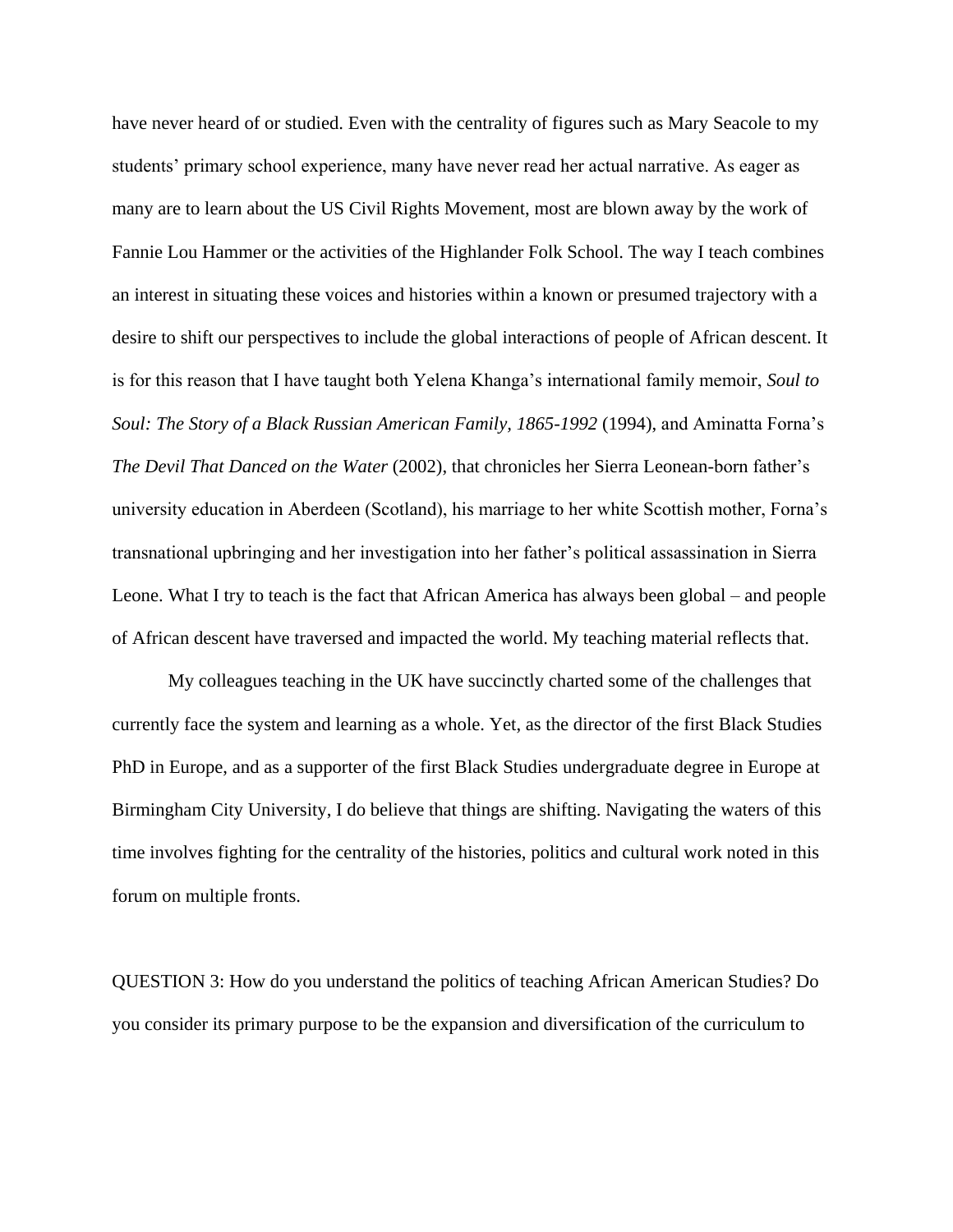include marginalized voices and experiences, or the development of a new generation of antiracist activists?

Joseph-Gabriel: As our previous conversations about geography and the demographics of our classrooms show, the stakes of teaching African American Studies vary with time and across different spaces. I think though that the objectives of inclusion and activism are not mutually exclusive. From their very inception, African American Studies departments in the United States have been responding to the need, voiced by students, to counter the erasure of the contributions of people of African descent to a variety of fields of study including history, literature, religion, and the sciences. The demands of Black students in the 1960s and 1970s that led to the creation of Black Studies departments across the United States, resonate today in student-driven calls for universities to allocate increased resources to the staffing of classrooms and cultural centres that participate in this long-standing refusal of erasure. Inclusion and activism are therefore inextricably intertwined in the terms on which some of our students come to African American Studies courses, and should therefore be jointly present in our course goals. This intertwining is crucial now more than ever, given the watered-down discourse on "diversity and inclusion" that has come to signal academic institutions' commitment to the optics of diversity rather than a real investment in addressing inequality. I think about inclusion and diversifying curricula, therefore, not in the institutional language of optics but rather as a sustained effort to address the paucity of black intellectuals and texts in traditional disciplines as symptomatic of a deeper problem: the ways in which power is consolidated in academic institutions. The politics of teaching African American Studies therefore are bound up in both the politics of the ivory tower as both a generative and restrictive space, and the politics of the larger world beyond academe.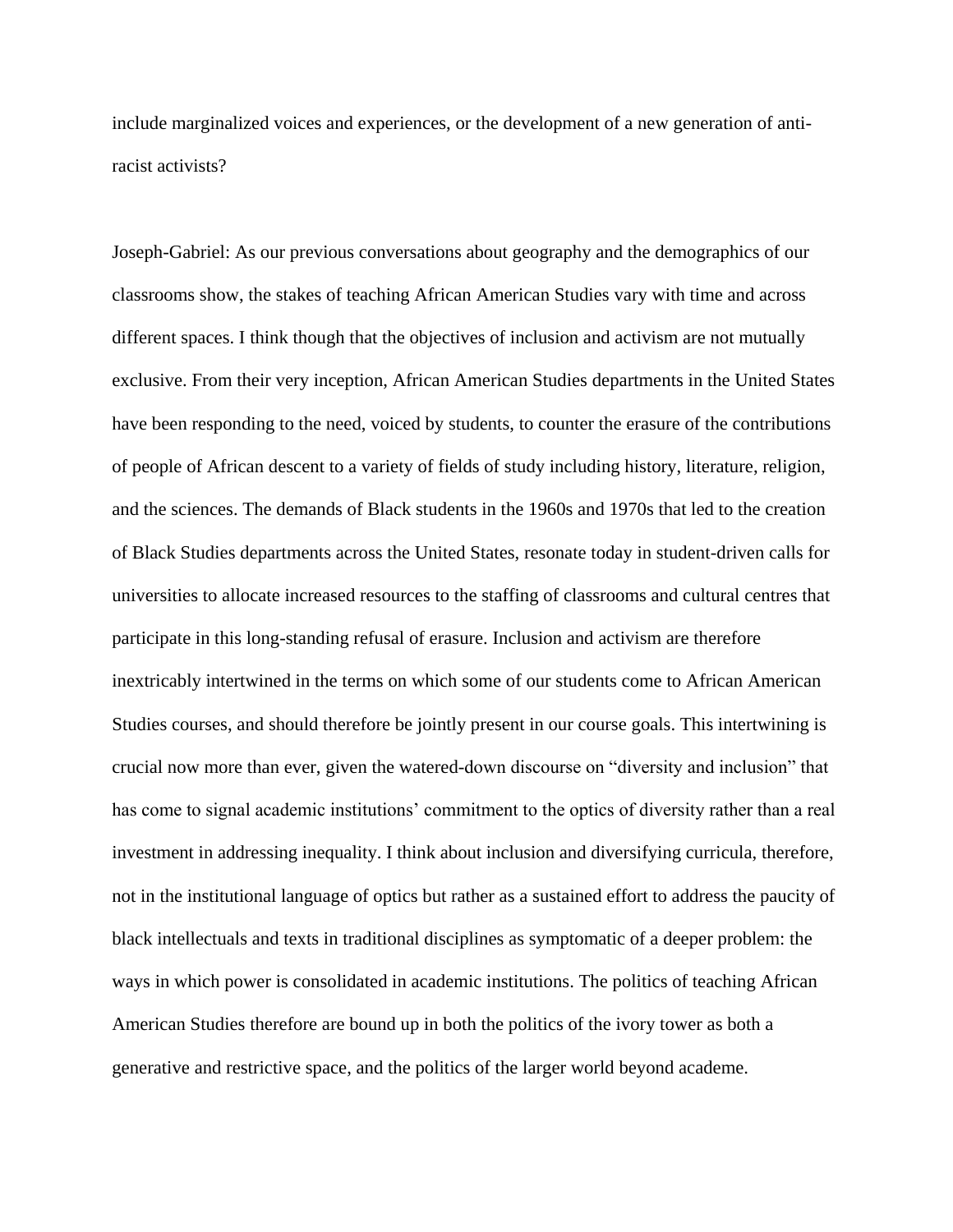Plath: I agree with Annette. For me, the expansion and diversification of the curriculum is a political act, and therefore both goals are crucial to the discipline of African American Studies. That said, I find it useful to broaden the definition of "anti-racist activists". I have no expectations that the majority of my students will become "activists" in the traditional understanding of that term, but I do hope that after taking my classes, they will have a sense of social justice and anti-racist thought that will benefit them (and others) in whatever they go on to do. So whether my students become teachers, bankers, lawyers, entrepreneurs, journalists, or anything else they aspire to be, they will take social justice and anti-racism seriously, and will be mindful of the role of people of colour in their workplaces and professions. The more people in the world who are cognizant of the history of racism and anti-racist struggle, the better! With this in mind, I am keen to ensure that students directly relate their learning about the experiences of African Americans in the past to life and politics in the present, and I am open with students that this is my goal.

Jeffries: I agree fully with Lydia and Annette. Expanding and diversifying the curriculum is work best done together, is very much a political act, and has always been at the heart of the discipline of African American Studies. Let me add, though, that I believe the work of African American Studies professors does not stop at the classroom door. If we are serious about nurturing an activist spirit in our students, then we have to be there for them when they engage in anti-racist, democratic struggles on campus. I am very much aware that my position/presence at my university exists because of the organizing efforts of black students some fifty years ago. In other words, if it were not for black students acting on their democratic impulses, I wouldn't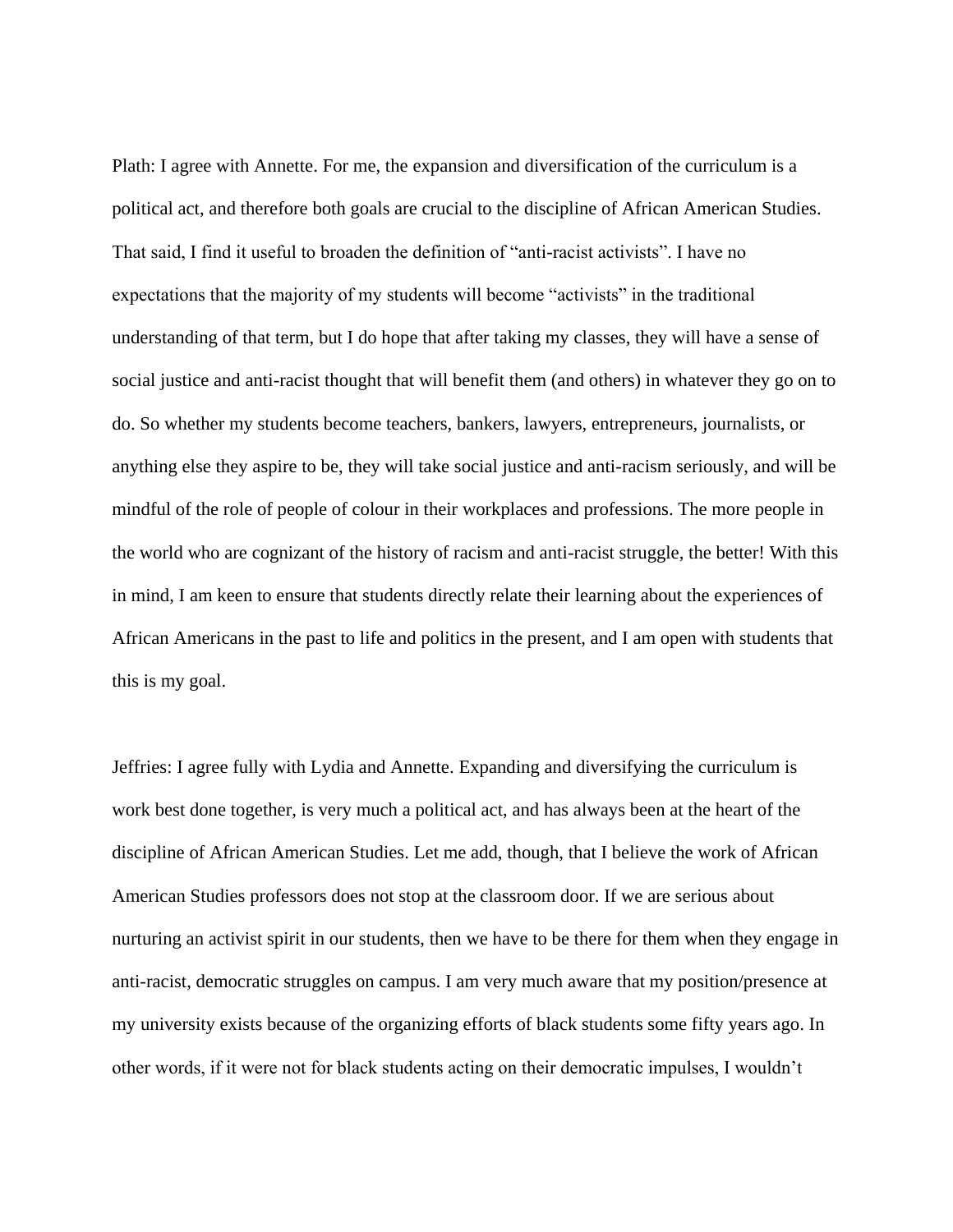have a job. I can repay my debt to that generation of black students by supporting the organizing efforts of this generation. This, of course, can take many forms, from public expressions of support to offering strategic advice. Solidarity, though, is key. We owe it to our students to have their back in their struggle to democratize our campuses.

King: I agree with Hasan, Lydia and Annette. We are engaged in political acts through curriculum design and our presence on campus. But I do not see the politics of teaching African American Studies as explicitly the development of a new generation of activists, I have not previously thought of my responsibilities as teacher in this way. I say this even as I recall wonderful moments when a student or a group of students move from our study of literary texts to personal (or collective) political epiphanies regarding their place in the world and what they might do with their knowledge. So my role is perhaps as a facilitator and supporter, as Hasan puts it. As for diversification, *a* purpose, but perhaps not *the* purpose of teaching African American Studies is the diversification of the curriculum. But it is important not to figure African American Studies only as a corrective. Back in 1969, C.L.R. James argued that the study of "black history" was the the study of "human history" and should not be segregated in Black Studies courses. Nevertheless, in his role as an activist teacher, he supported his students in their bid to bring Black Studies to what was then known as Federal City College.<sup>9</sup> James's positions highlight the different, simultaneous roles we inhabit as teachers, supporters and activists.

<sup>9</sup> C.L.R James, "Black Studies and the Contemporary Student" (1969) in idem. *At the Rendezvous of Victory* (Allison & Busby: London, 1984) 186-201.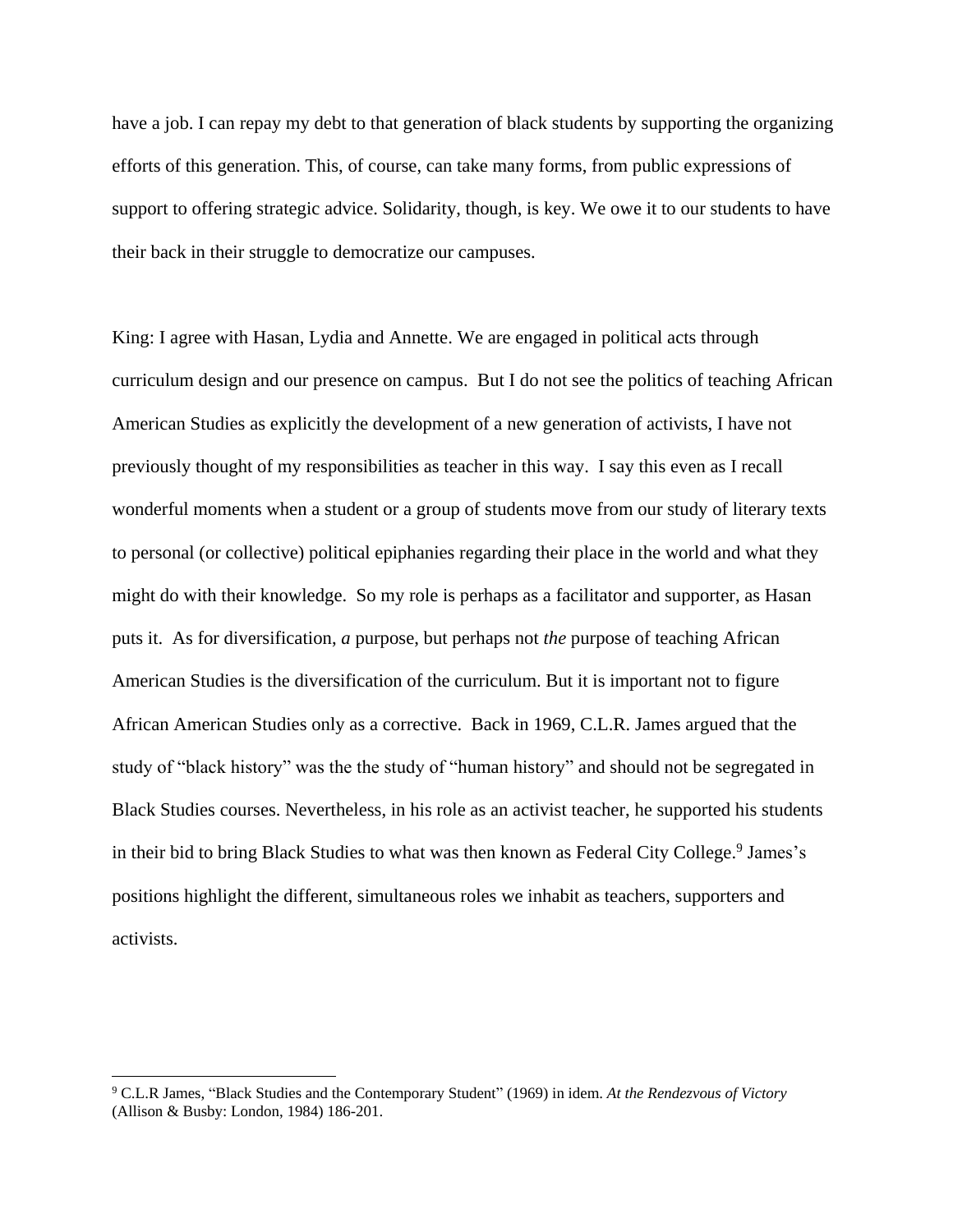QUESTION 4: In the classroom, how do you intersect the topic of race with other key issues, such as class, gender, sexuality, regionalism and empire?

Rice: I think curriculum issues are key to this question. Together with scholars at Liverpool John Moores I was a pioneer in teaching a module on the Black Atlantic way back in 1997. It seemed key to me teaching in a European context to teach African American literature and culture in the broadest Transatlantic context, that is not just talking about an African homeland but also a European diasporic element. This enabled the comparison of black British writers such as Jackie Kay and Caryll Phillips with Toni Morrison and James Baldwin in a course that showed the differences and continuities geographies made. It also enabled us crucially to intersect African American culture with European imperial narratives, showing synergies and differences in ways that Nationalist narratives would have elided. Of course we were all very influenced by Paul Gilroy's wonderful *The Black Atlantic* (1993) as it seemed to give us European scholars permission to broaden debates about Black culture beyond the American space. I well remember scepticism from scholars in America when I was doing my PhD about my trying to study African American culture without more sustained recourse to being in that geographic space. My answer was to co-organise and run as a doctoral candidate the only conference commemorating Frederick Douglass's sojourn to Britain and Ireland (1845-7) in 1995. This happened in the same year the *Oxford Frederick Douglass* failed to publish any of his seminal writings or speeches from this British visit showing that despite the brilliant work of scholars like Richard Blackett, the international character of key African American figures was not at the forefront of the canonical scholarship on them. A book like the *Oxford Frederick Douglass* – a fine volume edited by a the brilliant W. L. Andrews – was ultimately designed for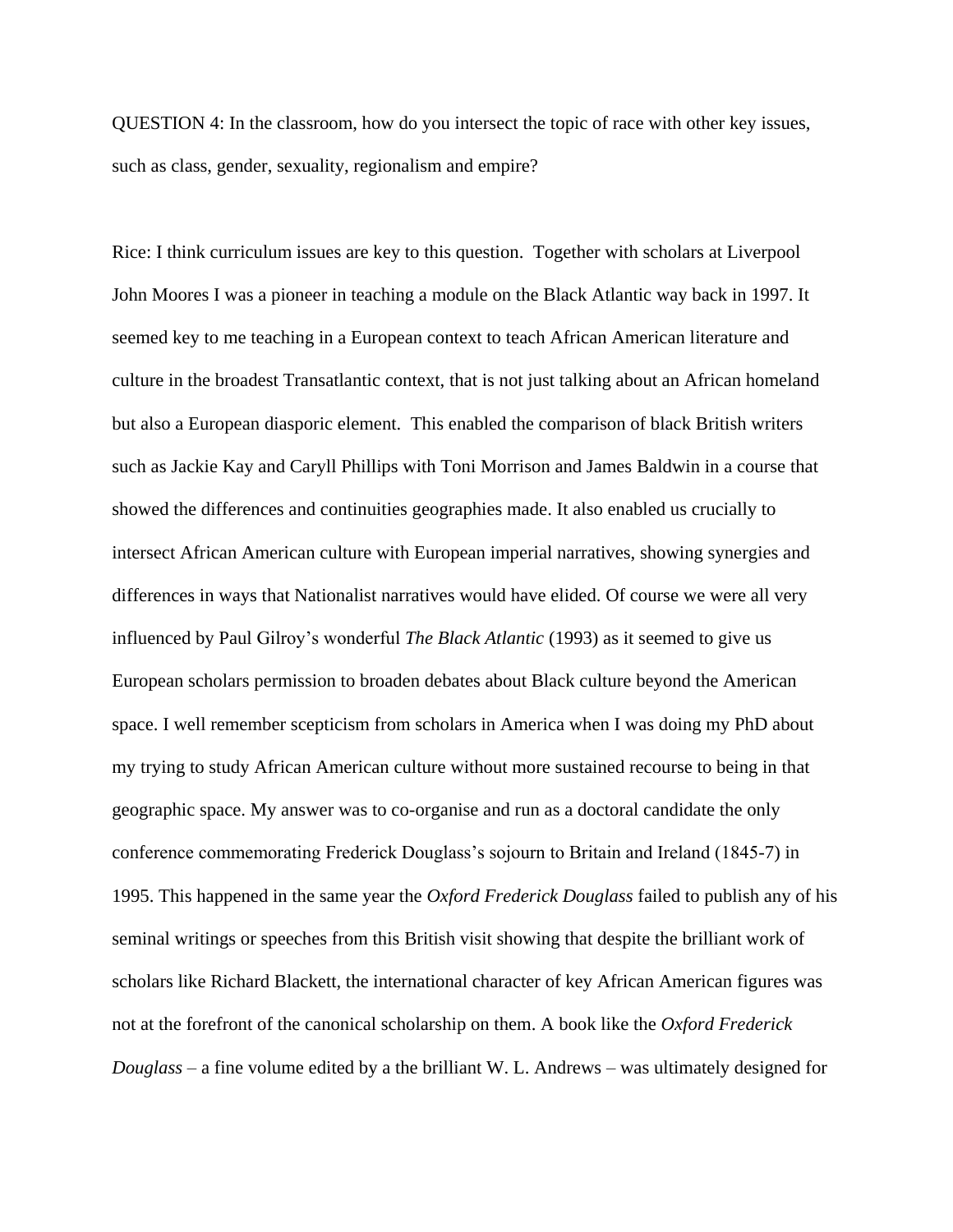American classrooms where Douglass's trip to Britain was more of a footnote than a key moment in his maturation.<sup>10</sup> In developing my Black Atlantic module, I created space for students to do archival work to find evidence of Black American sojourners in Britain. One of my students discovered a playbill of Henry Box Brown from a performance in Shrewsbury in 1859 and was able to present it at a conference in Liverpool in 2010. In effect, a module I had started to internationalise the understanding of African American culture, led to a student finding English regional black presence where little had been discovered before. Regionalism and empire combined in discovering African Americans in corners of old England.

Away from larger curriculum issues, I use pedagogical praxis to intersect race with class and gender. I have devised a dramatic tableau of the slave trade to enable learning about movement between Europe, Africa and America by various key historical actors. These show working-class ordinary seamen as victims of disciplinary punishment as well as perpetrators of racist aggression, enslaved Africans as survivors despite horrendous conditions and sea captains, slave traders and plantation owners as lords of all they survey as they move human beings as chess pieces around their small and large universes. This insistence on biography as truth-telling is based on the scholarship of my *Radical Narratives of the Black Atlantic* (2003) added to by the students themselves who devise characters after extended research projects. Another method is to get students to use objects/texts to create mini-exhibitions on topics such as slave punishment, rebellion, slave song etc. so they get an understanding of how selection is so difficult for a curator trying to tell the multiple narratives of slavery and its consequences. I use my own experience as a curator with the Whitworth Art gallery in Manchester (as co-curator of the 2007- 8 *Trade and Empire: Remembering Slavery* exhibition) to source pictures of objects for use and

<sup>10</sup> William L. Andrews (ed.), *The Oxford Frederick Douglass Reader* (New York: Oxford University Press, 1996).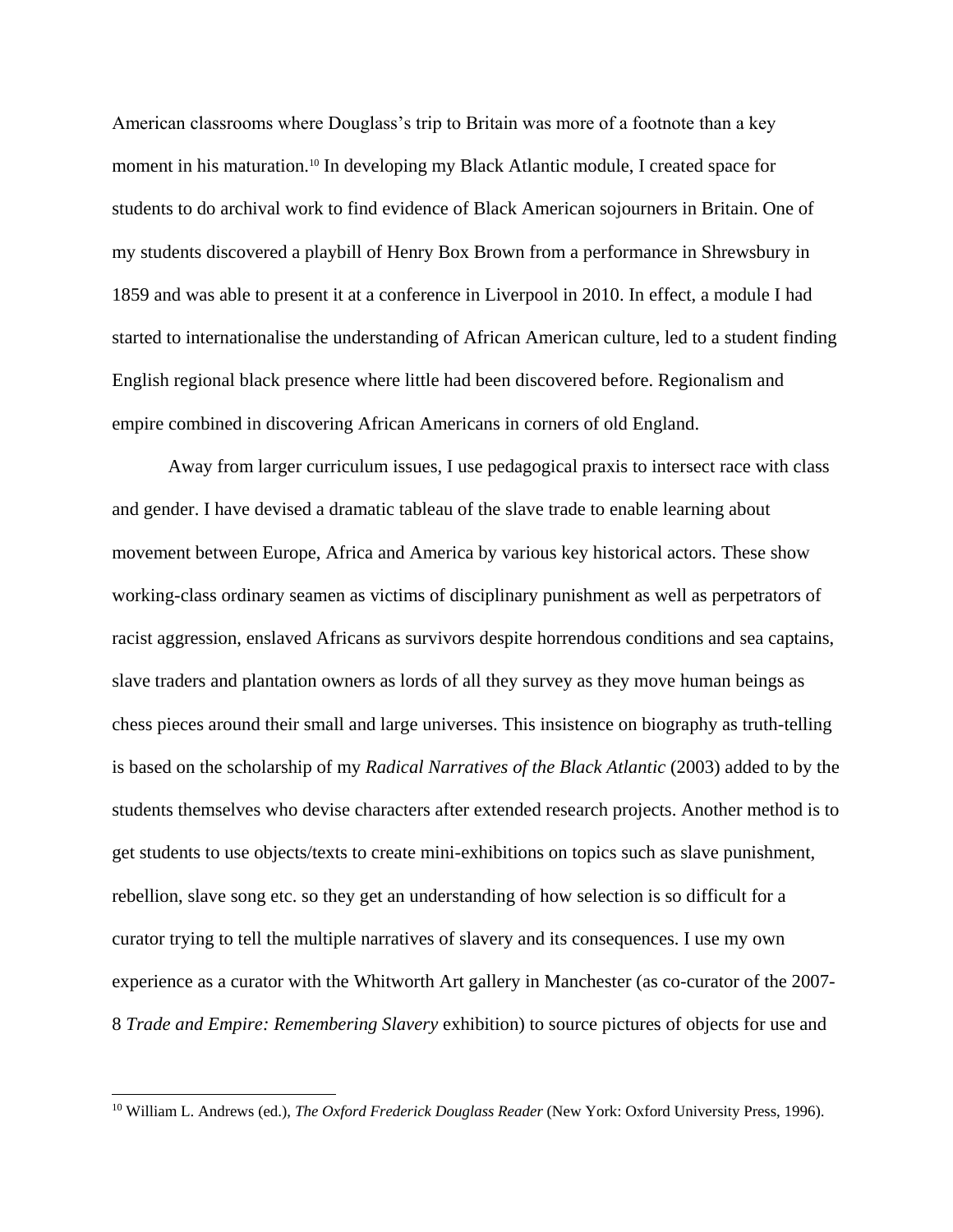also to introduce arguments about the appropriateness or otherwise of different objects or artistic works. The exercise teaches the intersection of race, class, gender and sexuality and shows the intersection of regionalism and empire through our space and place here amidst the cotton mills of the North West of England which because of industrialism became, in the nineteenth century, the heart of Empire.

Finally, I wanted to share the way I foreground the importance of class. At an institution like the University of Central Lancashire in Preston which was set up for the education of the working class in the early nineteenth century it always seems germane to discuss this even when talking about canonical figures. I love to contrast Olaudah Equiano, his desire to be an English gentleman combined with his toadying to the aristocracy and the monarchy with the wonderful iconoclastic figure of his proto-anarchist contemporary Robert Wedderburn whose criticism of that "bloody spooney Jesus Christ who urges us to turn the other cheek" when faced with the violence of the oppressor and urging of international revolution against the moneyed establishment in Britain and in the Caribbean where he was born, makes him such a dynamic historical figure.<sup>11</sup> This is not to downgrade the wonderful Equiano, but to foreground the variety of Black presence in Britain, which is too often forgotten. Equiano has become canonical which is only problematic if his presence silences other voices – and to an extent his gentlemanly self as usual silences working class voices. I still don't understand why there has been so little research on Wedderburn and why Inveresk Lodge Garden in Musselburgh near Edinburgh still refuses to acknowledge his importance in discussing Black Scotland. We are leading a guerrilla campaign – research and visit and join us in the visitors' book seeking acknowledgement at the

<sup>11</sup> "PRO TS 11/45/167, Rex v Wedderburn, Examination of William Plush" (1819) in Iain McCalman (ed.), *The Horrors of Slavery and Other Writings by Robert Wedderburn (Princeton: Markus Wiener Publishers, 1991) p. 122.*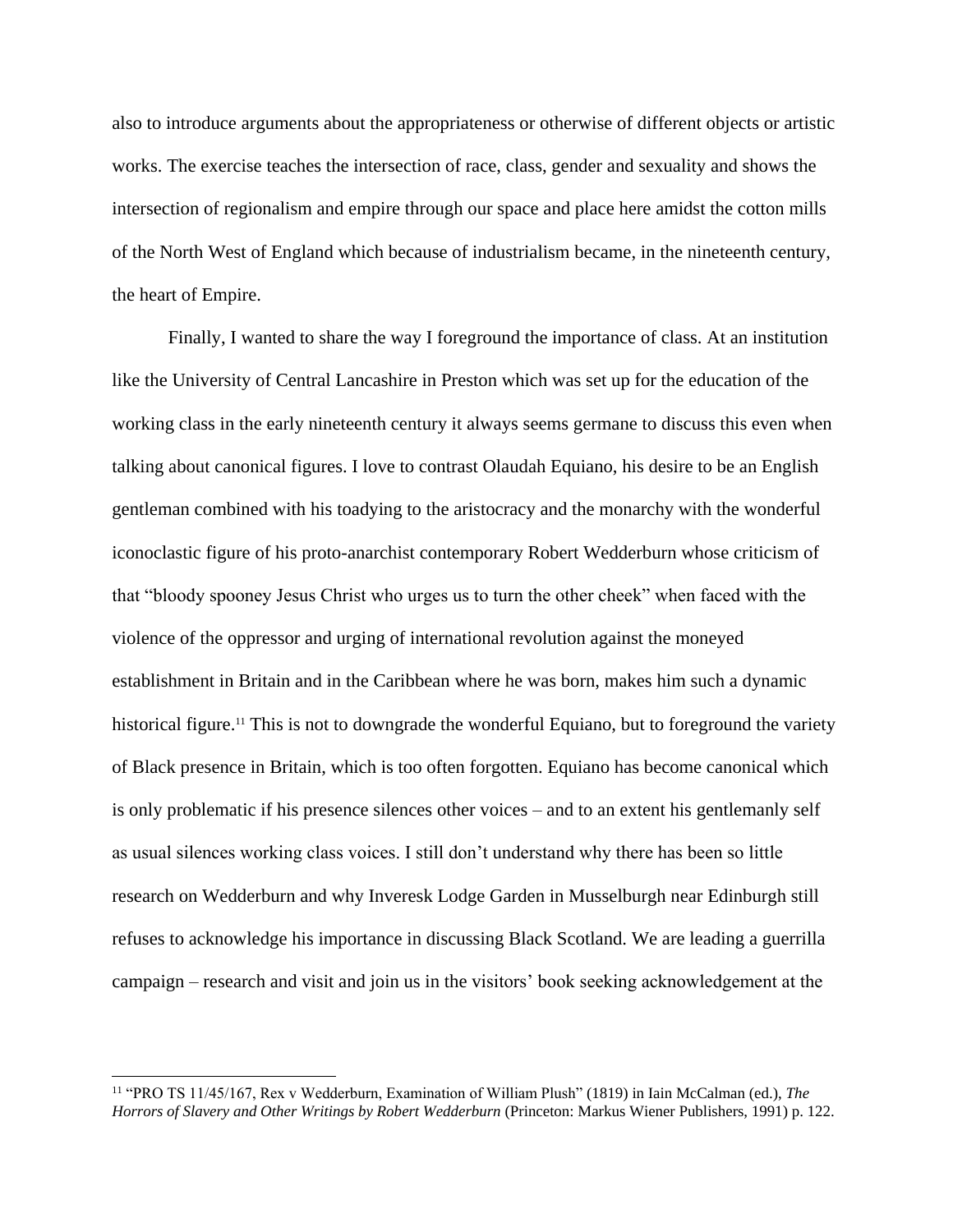house he was turned away from in the early 1800s as an unworthy son. Hopefully intersecting race with class in the classroom will lead to activist students who refuse such amnesia.

Joseph-Gabriel: If we are to talk about intersections then we must first give Black women their due for articulating the intertwined nature of forms of oppression along lines of race, gender, class, and sexuality. It is Soujourner Truth's poignant question "Arn't I a Woman?"<sup>12</sup> as well as the labor of working class black feminists<sup>13</sup> and the theorizing done by Kimberlé Crenshaw, Patricia Hill Collins, and others, that have given us today the language to talk about intersectionality.<sup>14</sup> This intellectual history very much shapes my pedagogical approach to putting race in conversation with class, gender, and empire. Because of the continued relegation of Black women to the sometimes literal margins of archives, I endeavour to introduce their experiences and contributions to my students in their own words. Excerpts from Eslanda Robeson's travel diaries, or Shirley Graham DuBois' letters to Kwame Nkrumah, for example, form the textual basis for a conversation on Black women's discursive framing of a decolonial project that sought to dismantle the racist, capitalist, and patriarchal foundations of colonial power. My goal, in foregrounding these narratives, is to allow my students to recognize the different spaces from which disenfranchised people continue to speak, by putting more traditional genres such as fiction, autobiographies, and essays, in conversation with letters, diaries, songs, and other forms of cultural production and self-expression. Alan's example of the

 $12$  In her biography of Sojourner Truth, Nell Irvin Painter argues that though the ideas presented in Truth's speech were indeed Truth's, the framing and rhetoric were very much the work of the abolitionist Frances Dana Gage. See Nell Irvin Painter, *Sojourner Truth: A Life, a Symbol* (New York: W.W. Norton and Company, 1996).

<sup>13</sup> See for example: Carole Boyce Davies, *Left of Karl Marx: The Political Life of Black Communist Claudia Jones*. (Durham: Duke University Press, 2007); Erik S. McDuffie, *Sojourning for Freedom: Black Women, American Communism, and the Making of Black Left Feminism* (Durham NC: Duke University Press, 2011).

<sup>&</sup>lt;sup>14</sup> For examples, see: Crenshaw, "Mapping the Margins"; Patricia Hill Collins, "It's All in the Family: Intersections of Gender, Race, and Nation" in *Hypatia* 13:3 (Summer 1998) pp. 62-82.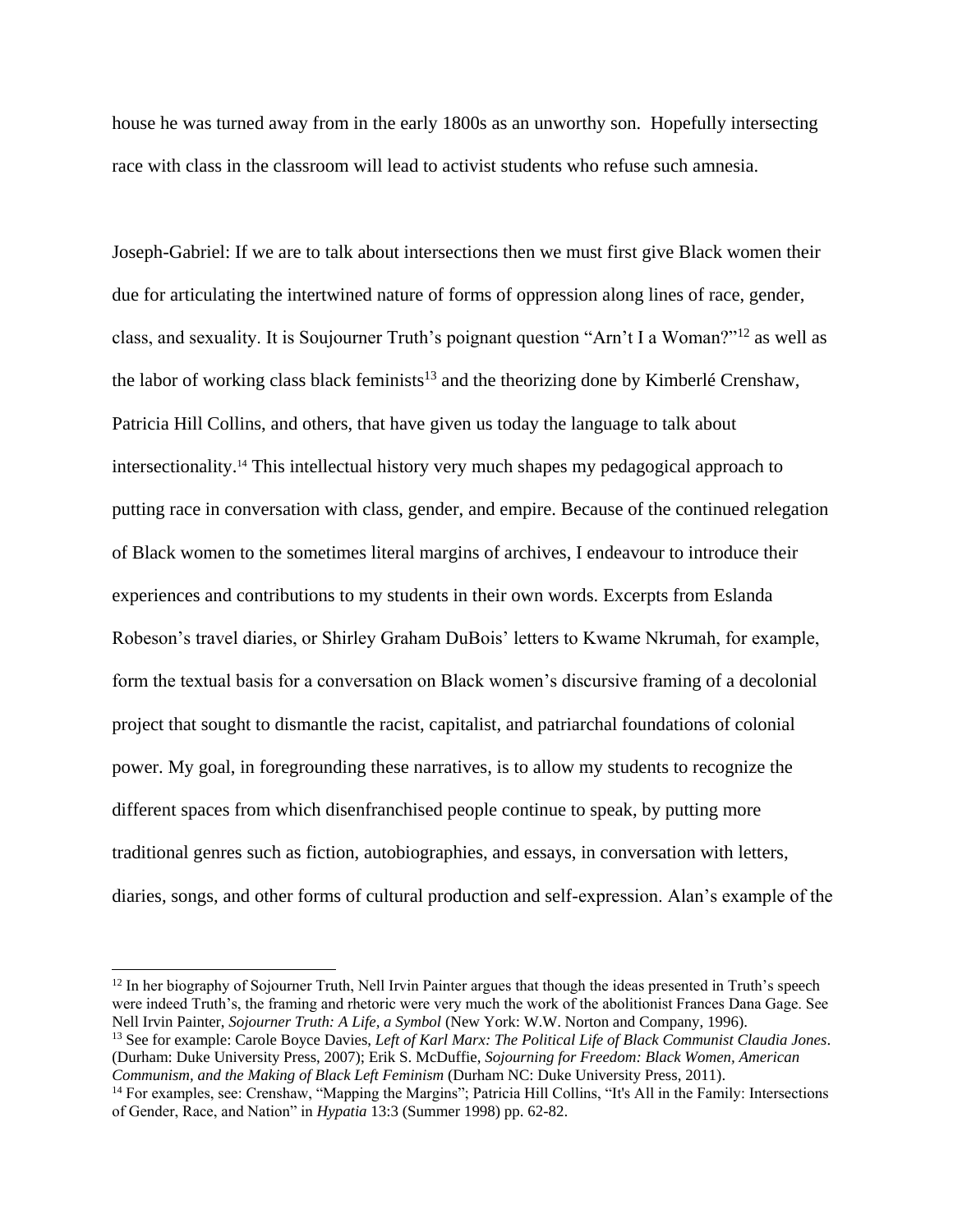playbill featuring Henry Box Brown is fascinating because it illustrates the kind of creative work that students can undertake when we open up the possibilities for what is considered a primary text or an archive. It also, like Alan suggests with regards to Equiano, allows us to decenter canonical narratives that otherwise become read as representative, by creating space for more voices to be heard through a variety of sources.

Plath: I'm so impressed by some of the work that Alan and Annette have done in the classroom! Perhaps I need to think further about this, because I have sometimes found that students have struggled with the intersections of race and gender, in particular. When I have taught slavery, for instance, I have asked students to debate the question of the "double burden" faced by black enslaved women, and have tried to engage them in theories of agency and resistance (using Stephanie Camp's work about bodily resistance, for example, in conversation with Harriet Jacobs' testimony about refusing her master's advances). However, I have found that my students have difficulty with articulating their ideas around the rape and sexual abuse of female slaves, and are sometimes unable to see these women as survivors, rather than as victims. The way in which sexual abuse was characterised in the recent film *The Birth of a Nation* (Nate Parker, 2016), as a path to rebellion for enslaved *men*, is indicative of the way in which the experiences of black women can be silenced (literally, in the case of the character played by Gabrielle Union in that film) in popular understandings of black history as well as in the archives. In the classroom, I think we need to challenge these narratives as much as we can, and, as Annette puts it, create more spaces for black women's voices to be heard.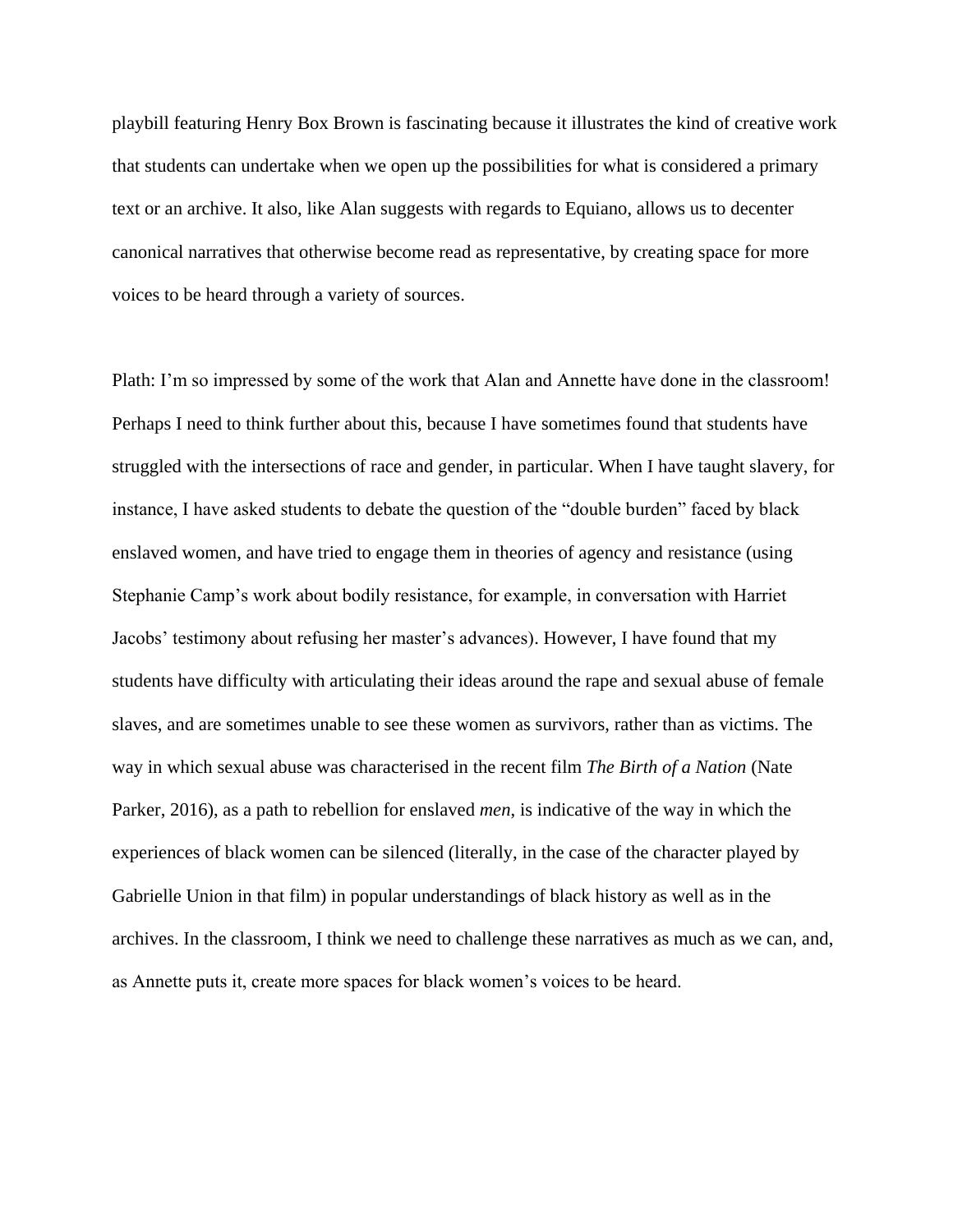Dossett: The question of how to engage students with the issues raised by intersectionality speaks to some of the foundational questions about the purpose of African American Studies raised in our discussion of Question 3. Teaching intersectionality, alongside histories of empire, colonialism, and place, is, for me, about learning with students to recognize how and when power is constructed and contested, and by whom. Relating intersectionality to the politics of knowledge production is key: without this understanding, intersectionality can too easily become a code word for checking off categories of oppression or markers of identity. The history of the archive, of knowledge production, and the role of the university in shaping both can help students to consider their own roles (and those of their instructors) as producers of knowledge both within and beyond the university. This means thinking not only about how we as instructors engage with student-led equality struggles on campus as Hasan has suggested, but also our roles in upholding the very notion that university is *the* place where students can and should "get" their activist education. The relationship between the university classroom and movements for social transformation has long been an issue in African American Studies. In a March 2016 roundtable in the *Boston Review*, Robin D.G. Kelley cautioned students activists not to expect their radical education to be delivered by the university itself, but rather to repurpose the resources and infrastructure of the university to craft their own political education.<sup>15</sup> Kehinde Andrews, who with his colleagues at Birmingham City University has developed a new Black Studies programme, has argued that universities have historically acted as and continue to function as producers of racism.<sup>16</sup> Intellectually the curriculum will be richer if marginalized

<sup>15</sup> Robin D. G. Kelley, "Black Study, Black Struggle" in *Boston Review* (7 March 2016), located at: <https://bostonreview.net/forum/robin-d-g-kelley-black-study-black-struggle> (accessed 7 May 2017).

<sup>16</sup> Alice Ross, "Universities do not challenge racism, says UK's first Black Studies Professor" in *The Guardian* (23 October 2016), located at: [https://www.theguardian.com/education/2016/oct/23/universities-do-not-challenge](https://www.theguardian.com/education/2016/oct/23/universities-do-not-challenge-racism-says-uks-first-black-studies-professor)[racism-says-uks-first-black-studies-professor](https://www.theguardian.com/education/2016/oct/23/universities-do-not-challenge-racism-says-uks-first-black-studies-professor) (accessed 7 May 2017).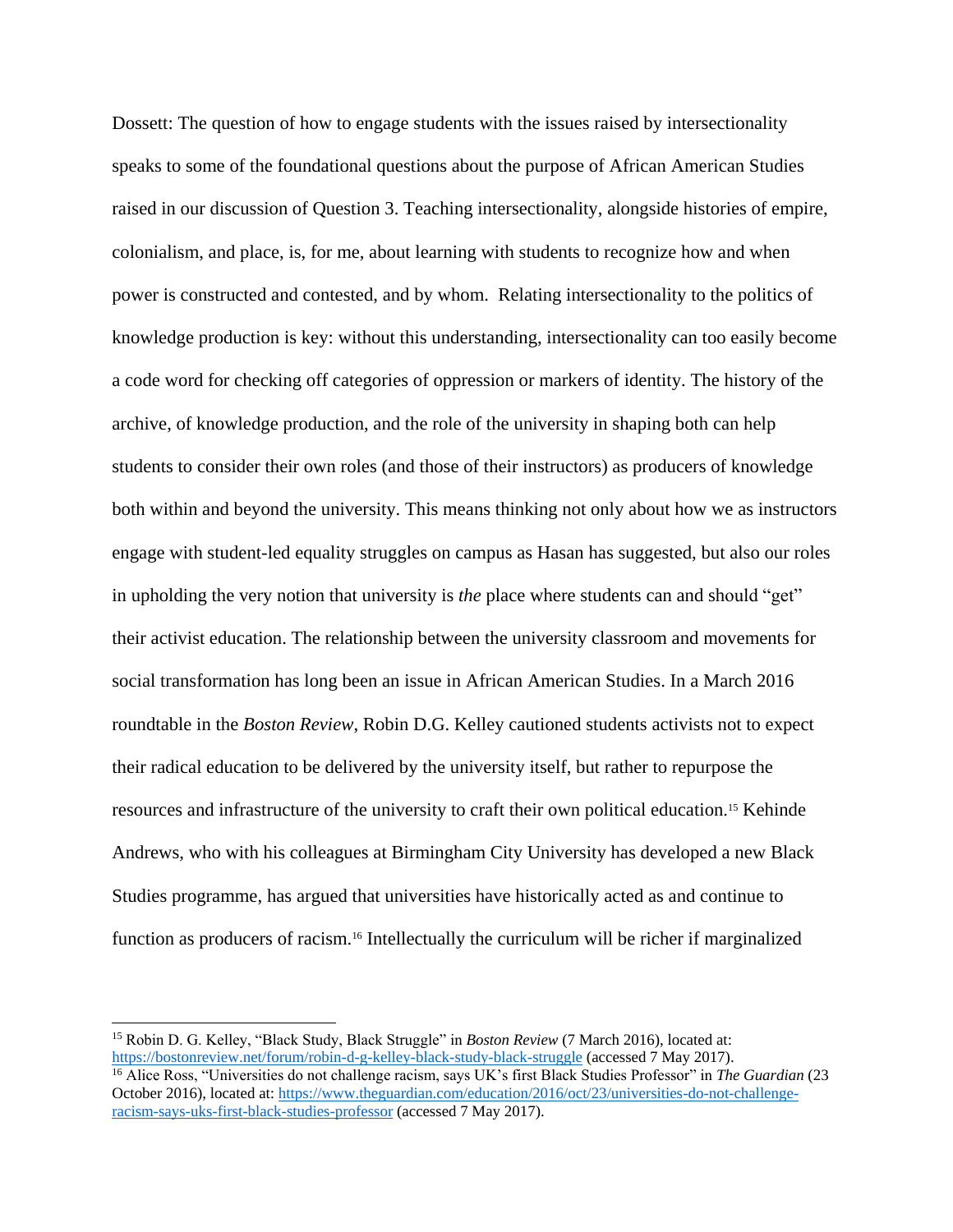voices are placed at the centre of the echelons of higher learning; it may also foster some of the activist work of the next generation. But alongside teaching intersectionality and placing voices long ignored on our curricula, we need to make space in our curriculum to reflect on the process and politics of knowledge production which shape higher education.

Jeffries: In order for students to understand intersectionality, they have to first be able to identify points of intersection. The challenge that I have faced in the classroom is that the vast majority of students are generally unable to see how race, class, gender, sexuality, regionalism and empire operate on their own, never mind how they intersect and interact with one another. Thus, I approach the teaching of intersectionality as a process. I typically start by exploring and explaining the evolution and operation of race/racism/white supremacy in society, both locally, usually in the US context, but also globally. My goal is to get students to see race/racism/white supremacy at work, and by "see," I literally mean "see it." I have had tremendous success developing students' critical thinking skills by screening with them major motion pictures paired (and pairing is absolutely essential) with documentary films that address the subjects tackled in the films. For instance, I recently showed students Nate Parker's *The Birth of a Nation*, but before we watched it, I had them view several documentaries on African American resistance to slavery, including segments of *Africans in America* (1998) and *The Abolitionists* (2012). As Lydia points out, a glaring, unconscionable even, blind spot in *The Birth of a Nation* is the way Parker characterizes sexual assault against enslaved women, denying them, in this and other ways, their active role in resisting slavery. Accordingly, I began the post-screening discussion with a simple question, "When it comes to enslaved resistance in the film, what did you see?" After a robust discussion of what appeared on screen, which centred almost exclusively on what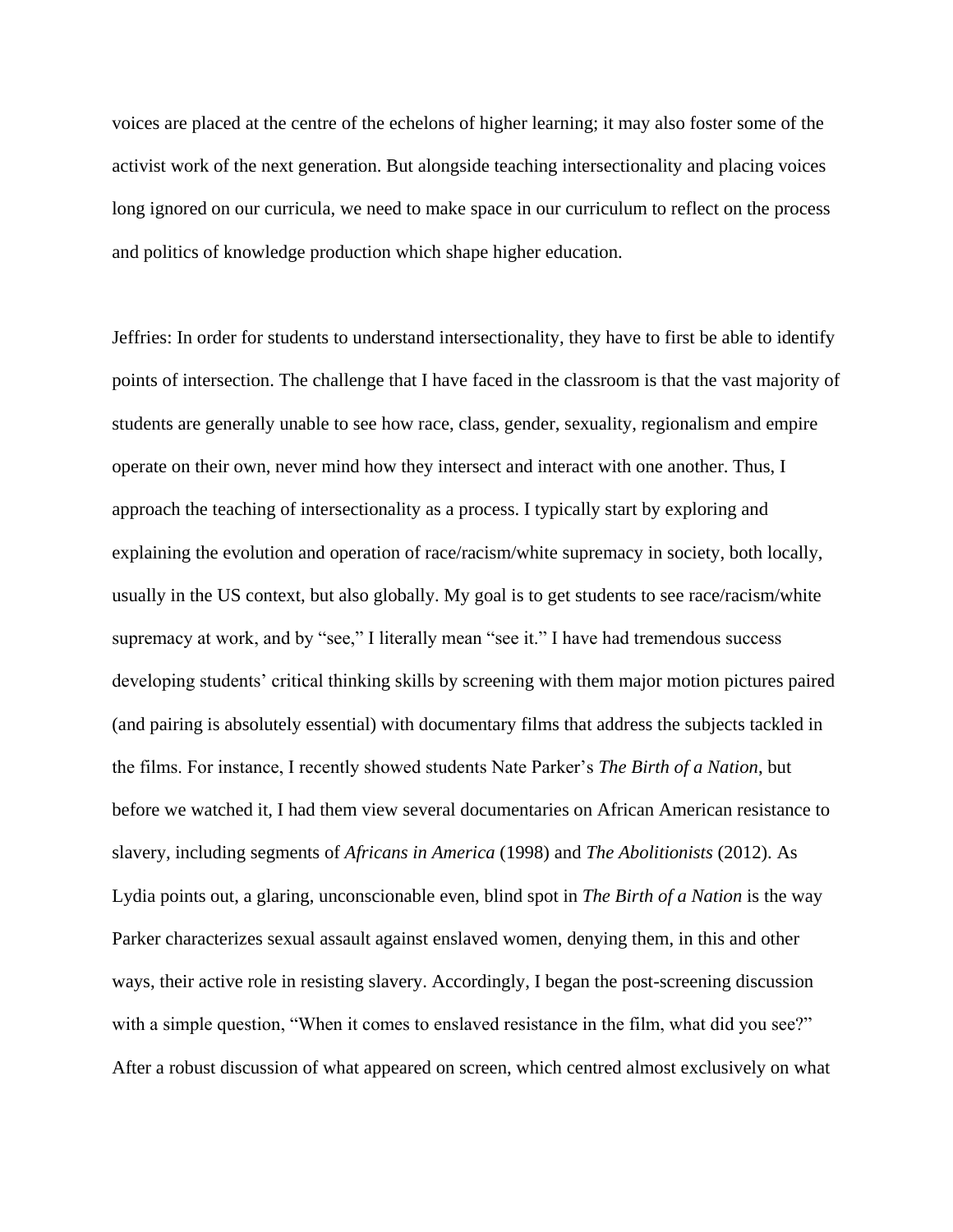enslaved men did, I asked, "What didn't you see?" By drawing on what they saw (learned) in the documentaries, they were able to piece together for themselves the glaring absence of black women's resistive agency in the film. But more than that, they began to discuss, without prompting, how the gendered experiences of enslaved people shaped the contours of their resistance. In other words, they began to *see* intersectionality.

King: Well, I am collecting lots of ideas for my own teaching – thank you, everyone! I will add just a brief comment which is that as my modules on African American literature are often the singular such module that my students will have the opportunity to take, I try to design the syllabus and choose texts that will make it difficult if not impossible for students to entertain the idea that there is a singular African American literary, cultural or political experience. As Hasan has expressed, we have to meet our students where they are, and so I find that texts which themselves emphasise intersectionality are particularly helpful. Classics such as Zora Neale Hurston's *Their Eyes Were Watching God* (1937) and Ralph Ellison's *Invisible Man* (1952) do this work well as do more recent texts such as Andrea Lee's *Sarah Phillips* (1984) and Z. Z. Packer's *Drinking Coffee Elsewhere* (2006). However, my current favourite text for getting students to think about the complexity of race, gender, class and power is Toni Morrison's only short story to date, "Recitatif" (1983). More than anything, this story reminds students of how easy racial essentialism is and how difficult but necessary it is to consider race as a complex and contingent phenomenon.

QUESTION 5: What advice would you give to someone about to embark on their first journey into teaching African American Studies?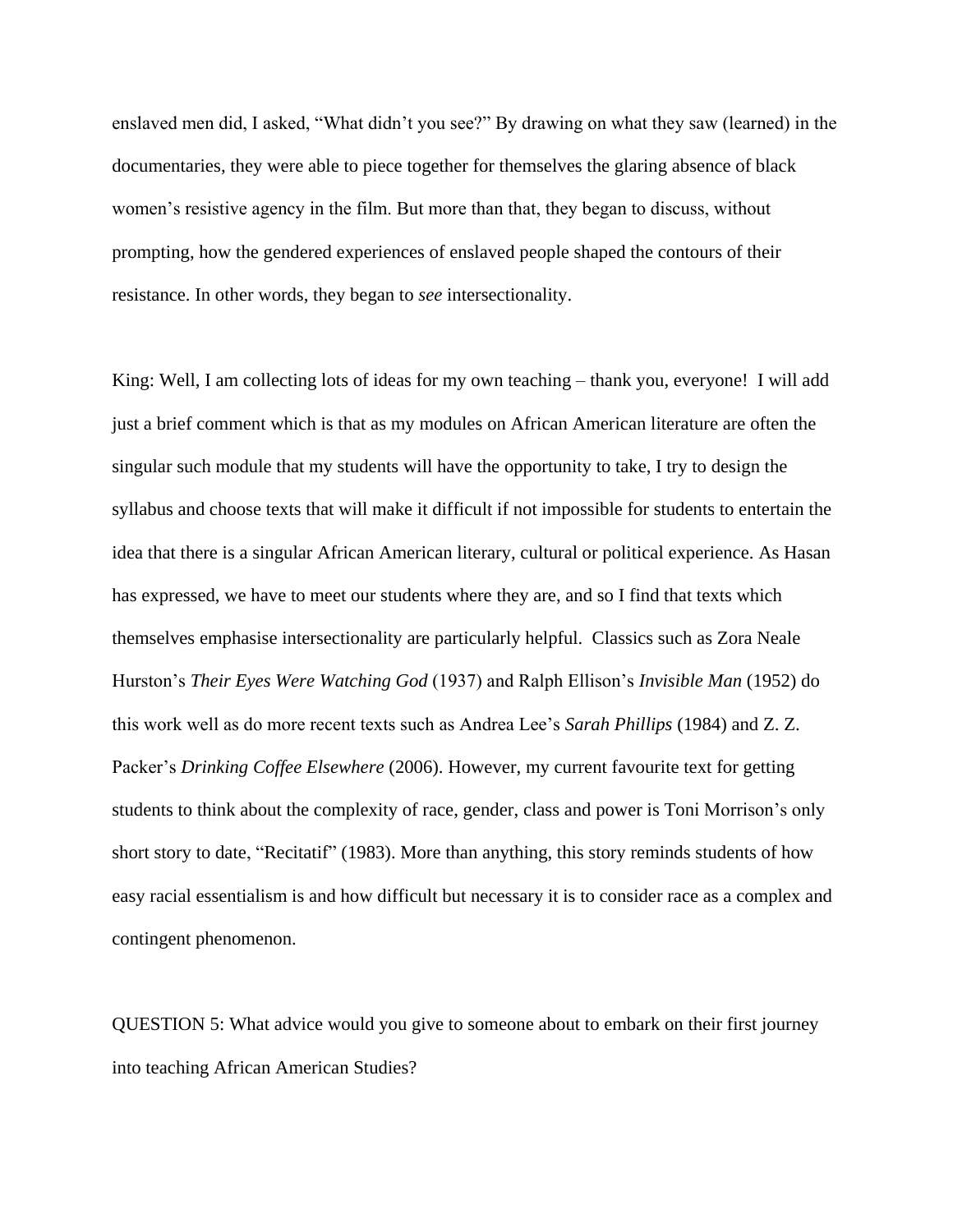Joseph-Gabriel: Our conversation thus far has shown that the stakes of teaching African American Studies have always been high and remain so. I believe that we have a responsibility to students who seek out our courses as a space in which they can learn about and engage with the histories, narratives and contemporary realities of people of African descent. With this in mind, my advice to prospective teachers of African American Studies is to define the stakes of this work for themselves, to have a clear (even if changing) idea of how their pedagogy engages with the larger field. Be open to learning new and sometimes unexpected things from your students. And in grappling with difficult questions about race, power, and inequality, work with them also to imagine the new worlds that are possible.

King: While some people will have the advantage of gaining their PhDs and/or teaching in African American, American or Africana Studies departments, where interdisciplinarity is presumed and theorised, many will have embarked on African American Studies from a singular disciplinary standpoint from which they also fulfil their teaching and research activities. My advice, especially to those in the latter category, is to define and devise ways to make interdisciplinarity have some meaning (and relevance) for your students. This might be as straightforward as creating a soundtrack for your literature class, or as involved as considering the material culture of African American quilting as a context for reading black feminist theory. Wherever possible, extend that effort and process of thinking and theorising across disciplinary categories with your students.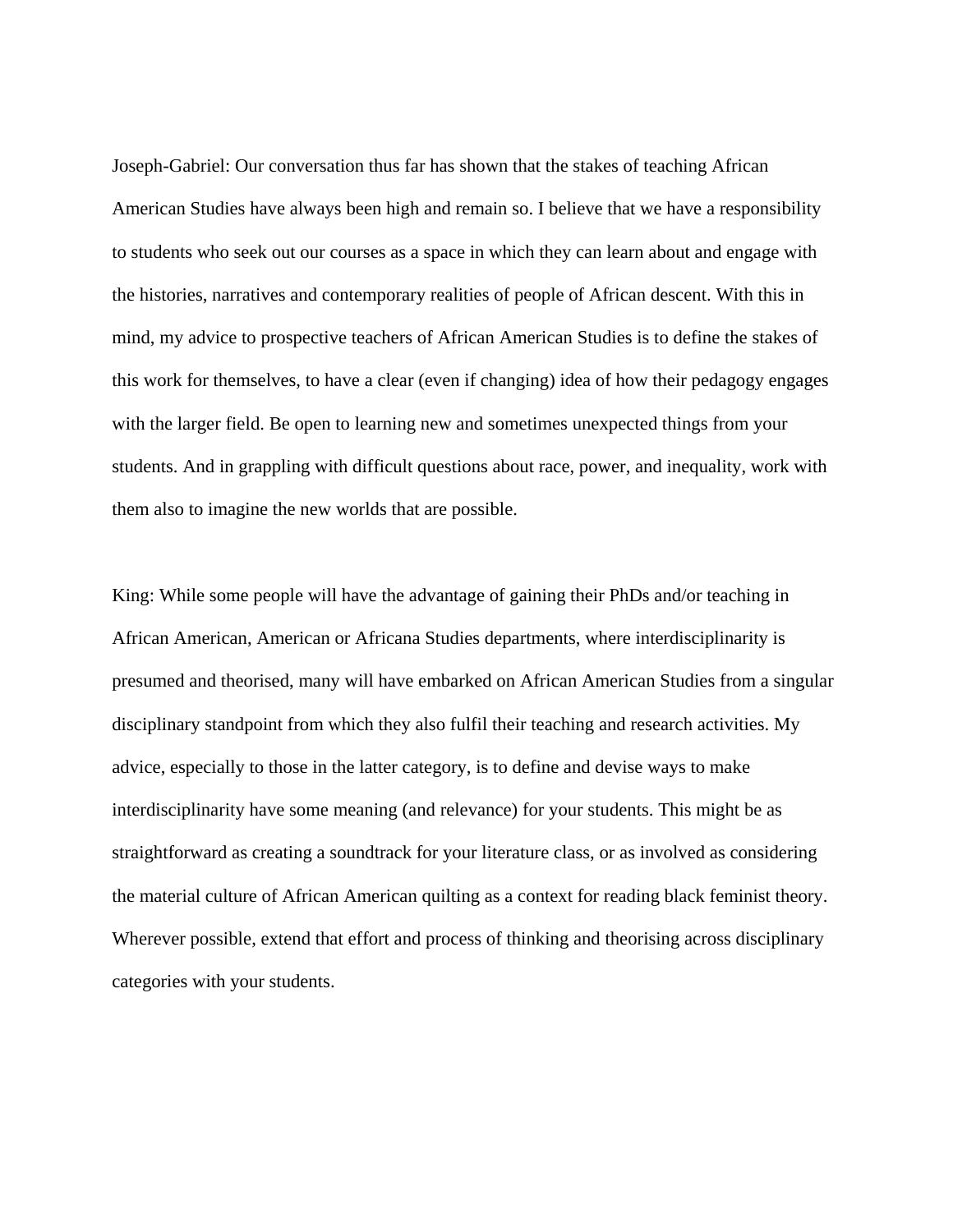Jeffries: My advice: don't be afraid to raise and engage contemporary political issues that concern African Americans and Africans throughout the diaspora in the classroom. African American Studies is a discipline born of political struggle and teachers should not shy away from contemporary equivalents. Throughout this conversation, everyone has written movingly about the politics of what we do. Well, I am very much of the mind that helping students make sense of contemporary politics ought to be a core component of what we do. Of course, I don't mean standing on a desktop and ranting about this or that political position or party. Instead, I mean working collaboratively with students to help them develop a framework for analysing the world around them that is based on the material being studied in class. In a sense, this is a thought experiment – a challenge to students to take what they're learning in class and apply it to what they see and experience outside of class. To do this is to teach in the best tradition of African American Studies specifically and the humanities generally.

Dossett: Helping students find ways to legitimize – for themselves – the connections between history making and contemporary politics seems essential. It can be easier for veteran academics to assume this legitimacy but in a still colonized curriculum, students need space and time to trace and make connections between power, knowledge production and the writing of history. I echo Hasan's advice to encourage students to make connections between their study of the past and their experience of the present and Nicole's call to make interdisciplinarity real. I would also place the archive and the tools of knowledge production front and centre. Whether through taking students to university special collections, local public libraries, or through encouraging them to research #ArchivesForBlackLives, histories of knowledge production can help students of African American Studies understand what is at stake in creating and curating the black past.